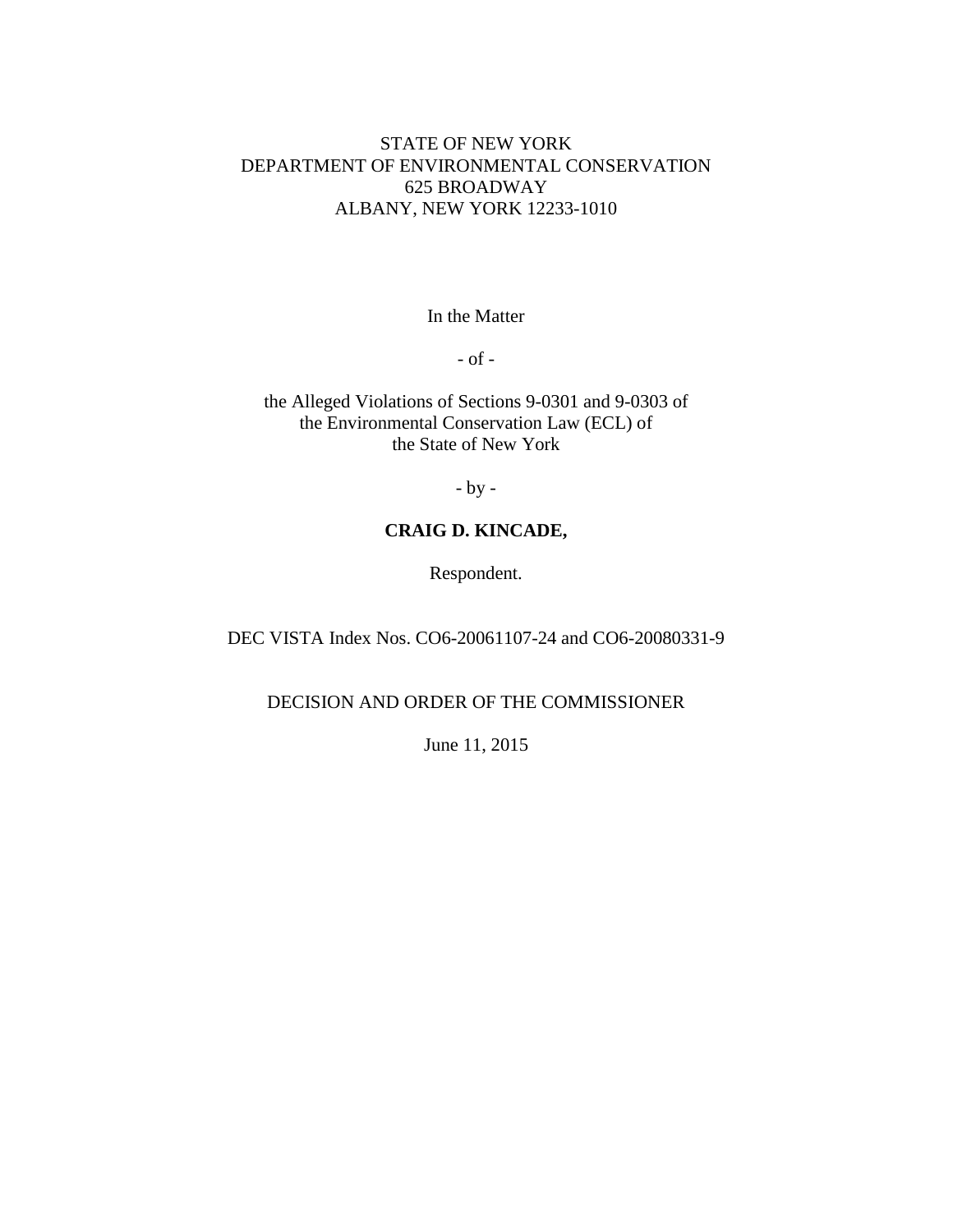#### DECISION AND ORDER OF THE COMMISSIONER

In this administrative enforcement proceeding, respondent Craig D. Kincade is alleged to have maintained an unpermitted dock and steps, and cut, removed, injured, or destroyed trees and other vegetation on State forest preserve lands adjoining the Stillwater Reservoir in the Town of Webb, Herkimer County. The State forest preserve lands at issue are located to the east of respondent's property and include an upland parcel of land between the eastern boundary of respondent's property and the shore of the Stillwater Reservoir, and lands below the mean high water level of and submerged under the reservoir (see Map [10-25-06], Contino Affidavit  $[Affid]<sup>1</sup>$  $[Affid]<sup>1</sup>$  $[Affid]<sup>1</sup>$  Exhibit  $[Exh]$  1).

Staff of the Department of Environmental Conservation (Department) commenced this proceeding by service of a notice of hearing and complaint dated December 15, 2006 (see Department Attorney Brief, Exh B). In the complaint, Department staff alleged three causes of action:

(1) that at various times between May 25, 2001 and November 2, 2006, respondent violated ECL 9-0303(1)<sup>[2](#page-1-1)</sup> by cutting, removing, injuring, or destroying trees or other property on State land without authorization;

(2) that between 2003 and December 12, 2006, respondent violated ECL 9-  $0303(2)^3$  $0303(2)^3$  $0303(2)^3$  by maintaining steps from his property leading to the shore of Stillwater Reservoir, across State lands; and

(3) that between at least the summer of 2005 and December 12, 2006, respondent violated ECL 9-0301 $(1)^4$  $(1)^4$  by maintaining a floating dock and ramp over submerged State lands and attaching the dock to State lands, thereby restricting the free use of those lands by all the people of the State.

Respondent, appearing pro se, filed an answer dated January 1, 2007, in which he pleaded not guilty to the three charges (see Contino Affid, Exh 22). Respondent also raised various defenses, including his claim that as a riparian land owner, he has the right to wharf out to the navigable waters of the Stillwater Reservoir. Respondent also claimed he has approval for the steps and dock from the Hudson River-Black River Regulating District.

<span id="page-1-0"></span><sup>&</sup>lt;sup>1</sup> The Contino Affidavit is located at Exhibit G to the Department's Attorney Brief.

<span id="page-1-1"></span><sup>&</sup>lt;sup>2</sup> ECL 9-0303(1) provides that "no person shall cut, remove, injure, destroy or cause to be cut, removed, injured or destroyed any trees or timber or other property thereon or enter upon [State] lands with intent to do so."

<span id="page-1-2"></span><sup>3</sup> ECL 9-0303(2) provides that "[n]o building shall be erected, used or maintained upon state lands except under permits from the department."

<span id="page-1-3"></span><sup>4</sup> ECL 9-0301(1) provides that "[a]ll lands in the . . . Adirondack park . . . now owned or which may hereafter be acquired by the state, shall be forever reserved and maintained for the free use of all the people."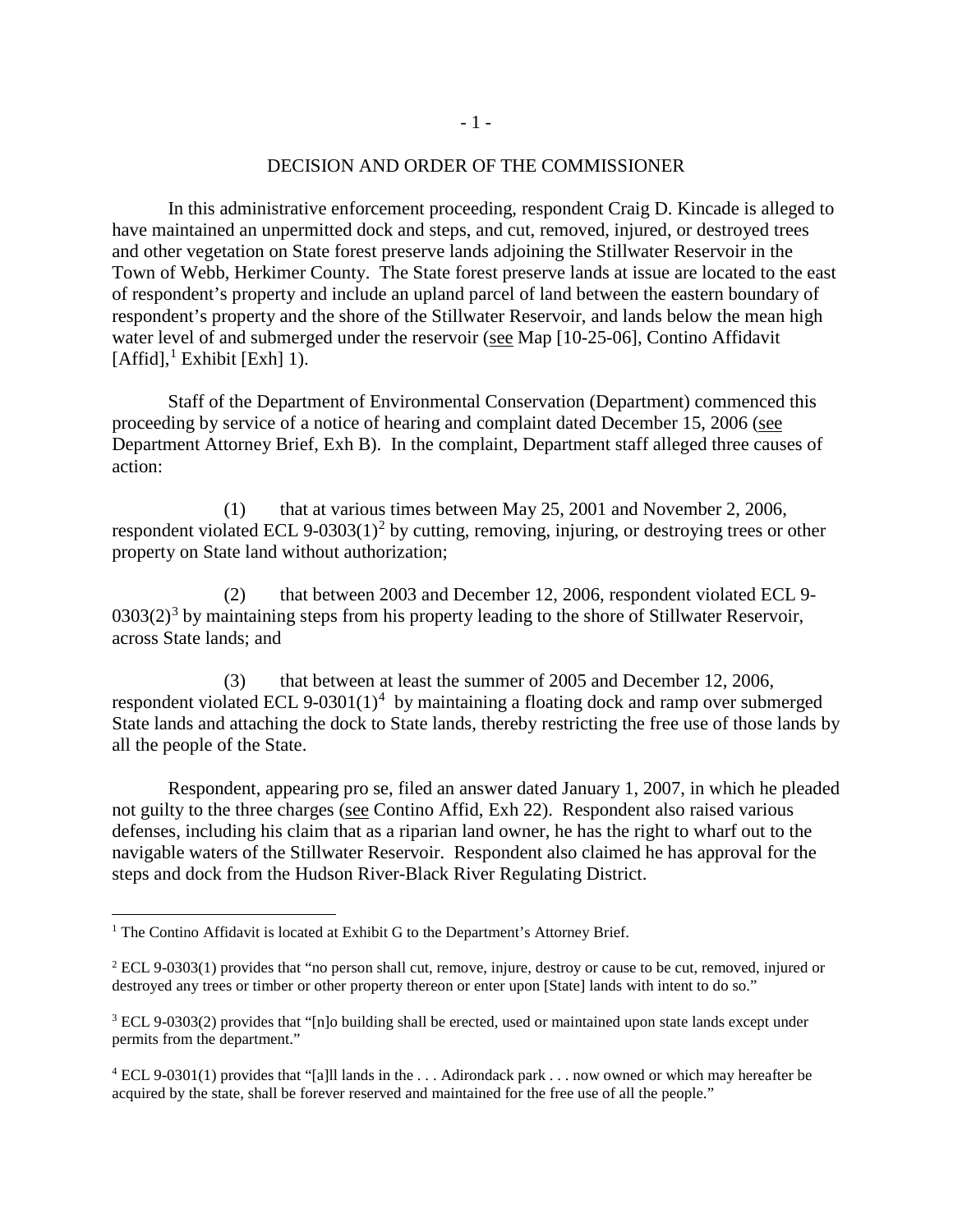Department staff subsequently filed a motion for order without hearing dated July 30, 2008 (see Department Attorney Brief, Exh A). The motion sets forth the following four causes of action:

(1) that at various times between May 25, 2001 and August 24, 2007, respondent violated ECL 9-0303(1) by cutting, removing, injuring or destroying trees or other property on State land without authorization;

(2) that between at least June 30, 2003 and at least August 30, 2007, respondent violated ECL 9-0303(2) by maintaining a floating dock and ramp over submerged State lands and attaching the dock to State lands;

(3) that between at least the fall of 2003 and July 30, 2008, respondent violated ECL 9-0303(2) by maintaining stone steps from his property to the shore of Stillwater Reservoir, across State lands; and

(4) that between at least June 30, 2003 and at least August 30, 2007, respondent violated ECL 9-0301(1) by maintaining a floating dock and ramp over submerged State lands and attaching the dock to State lands, thereby restricting the free use of such lands by all the people.

By its motion, Department staff requested that the Commissioner issue an order holding respondent liable for the violations enumerated above and assessing a \$1,000 penalty, \$750 of which to be suspended provided that respondent complies with the corrective measures that staff recommended that included the removal of the floating dock and the stone steps.

Respondent filed a response to the motion dated October 3, 2008. The matter was assigned to Administrative Law Judge (ALJ) Richard A. Sherman, who adjourned the proceeding pending settlement negotiations between the parties. When negotiations failed to produce a settlement, the ALJ prepared the attached summary report. In the report, the ALJ recommends that Department staff's motion for order without hearing be granted, and that respondent be held liable for the violations charged in the motion. The ALJ further recommends that respondent be assessed a civil penalty in the amount of \$400, with the entire amount suspended provided respondent removes the floating dock and stone steps from State land.

For the reasons that follow, I adopt the ALJ's findings of fact, conclusions of law, and recommendations subject to my comments below.

## I. Summary Judgment on Unpleaded Causes of Action

As an initial matter, the operative pleadings in this matter require clarification. As noted by the ALJ (see Hearing Report, at 1 n 1), the charges against respondent as described in Department staff's motion for order without hearing differ from those pleaded in the complaint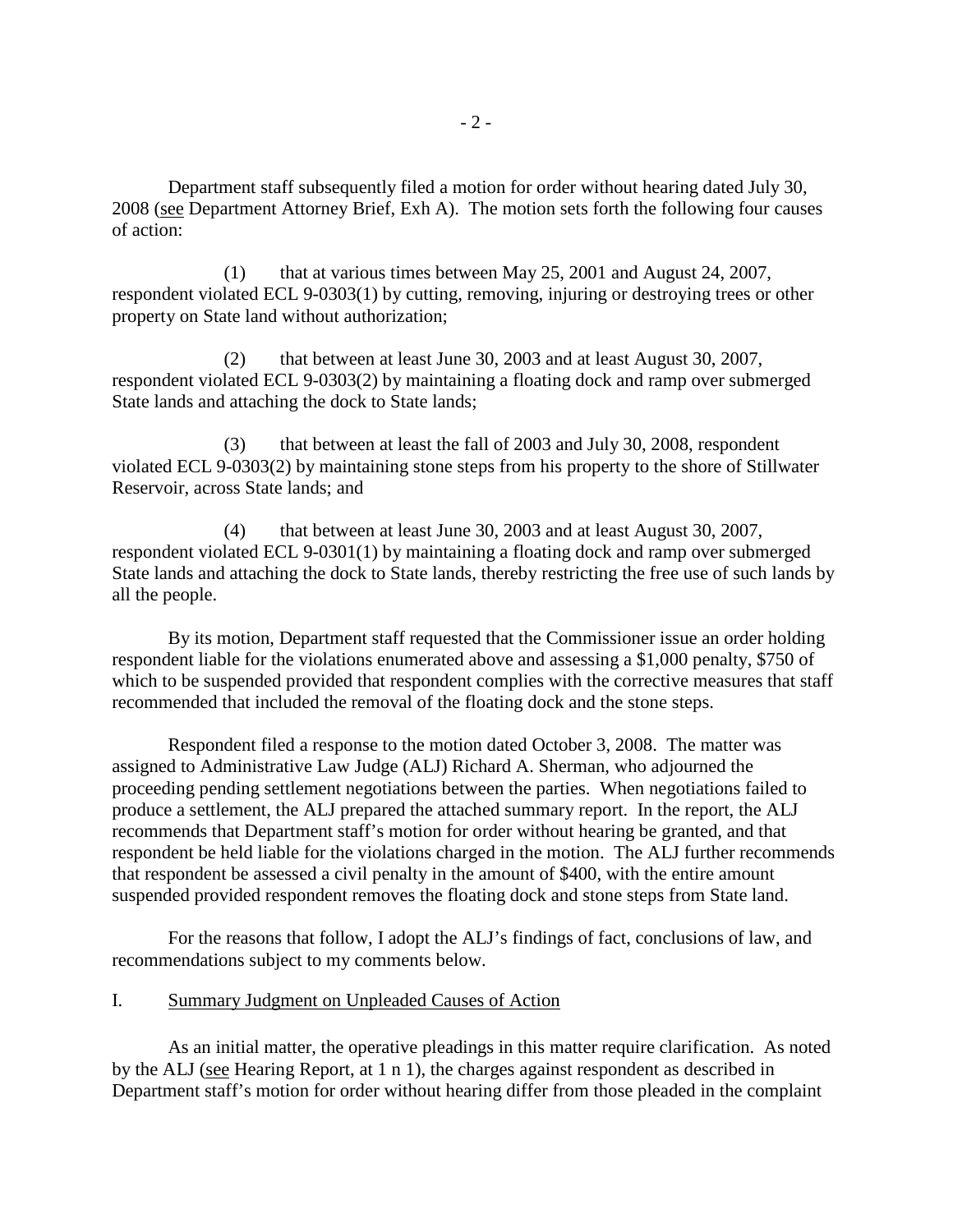(compare Motion for Order Without Hearing [7-30-08] with Complaint, Department Attorney Brief, Exh B). Specifically, in the motion, Department staff increased the time periods for the three charges pleaded in the complaint. Staff also added a new specification for the alleged violation of ECL 9-0303(2), namely, that between at least June 30, 2003, and at least August 30, 2007, respondent violated ECL 9-0303(2) by allegedly fastening a dock to State forest preserve lands by means of stakes and a ramp, without permission from the Department. Also, Department staff added a second case number (VISTA Index No. CO6-20080331-9) to the motion, in addition to the number appearing on the complaint (VISTA Index No. CO6- 20061107-24). Department staff made these changes without express notice to respondent that the complaint was being modified by the motion, and without seeking permission from the ALJ or the Commissioner prior to making the changes.

The Department Uniform Enforcement Hearing Procedures (see 6 NYCRR part 622) authorize Department staff to commence an enforcement proceeding by service of a motion for order without hearing in lieu of or in addition to a complaint (see 6 NYCRR 622.12[a]). When the motion is served in lieu of the complaint, Department staff is required to plead all of its causes of action in the motion, and the motion serves as the complaint in the proceeding.

Where, as in this case, a motion for order without hearing is served in addition to a complaint, the motion for order without hearing is the administrative equivalent of a motion for summary judgment on the previously served complaint (see 6 NYCRR 622.12[d] [a contested motion for order without hearing will be granted if the cause of action is established sufficiently to warrant granting summary judgment under the CPLR in favor of any party]).

The general rule is that summary judgment may not be granted on causes of action not pleaded in the complaint (see Weinstock v Handler, 254 AD2d 165, 166 [1st Dept 1998]). However, a tribunal may award summary judgment on an unpleaded cause of action upon a finding that (1) the proof supports the unpleaded cause of action, and (2) the opposing party has not been misled to its prejudice (see id.; see also Home Sav. of Am., FSB v Coconut Is. Props., Ltd., 226 AD2d 1138, 1139 [4th Dept 1996], lv dismissed 90 NY2d 935 [1997]). In this case, Department staff alleged sufficient facts in the complaint to place respondent on notice of a possible cause of action for a second violation of ECL 9-0303(2) arising from the alleged fastening of the dock to State lands by means of stakes and a ramp. Moreover, Department staff expressly raised the additional cause of action in its motion, and the proof submitted on the motion supports the additional cause of action (see Boyle v Marsh & McLennan Cos., 50 AD3d 1587, 1588 [4th Dept], lv denied 11 NY3d 705 [2008]). Staff's proof also supports the additional time frames alleged in the motion for the remaining causes of action. Respondent had a full opportunity to challenge staff's charges as modified by the motion, and review of respondent's submissions reveals that respondent was aware of the charges and the relief requested by staff (see id.). Accordingly, respondent would not be prejudiced by an award of summary judgment on the causes of action as pleaded in the motion.

Although summary judgment may be awarded in this case on the unpleaded claims, staff should not adopt this practice in future cases. The Department's regulations contain certain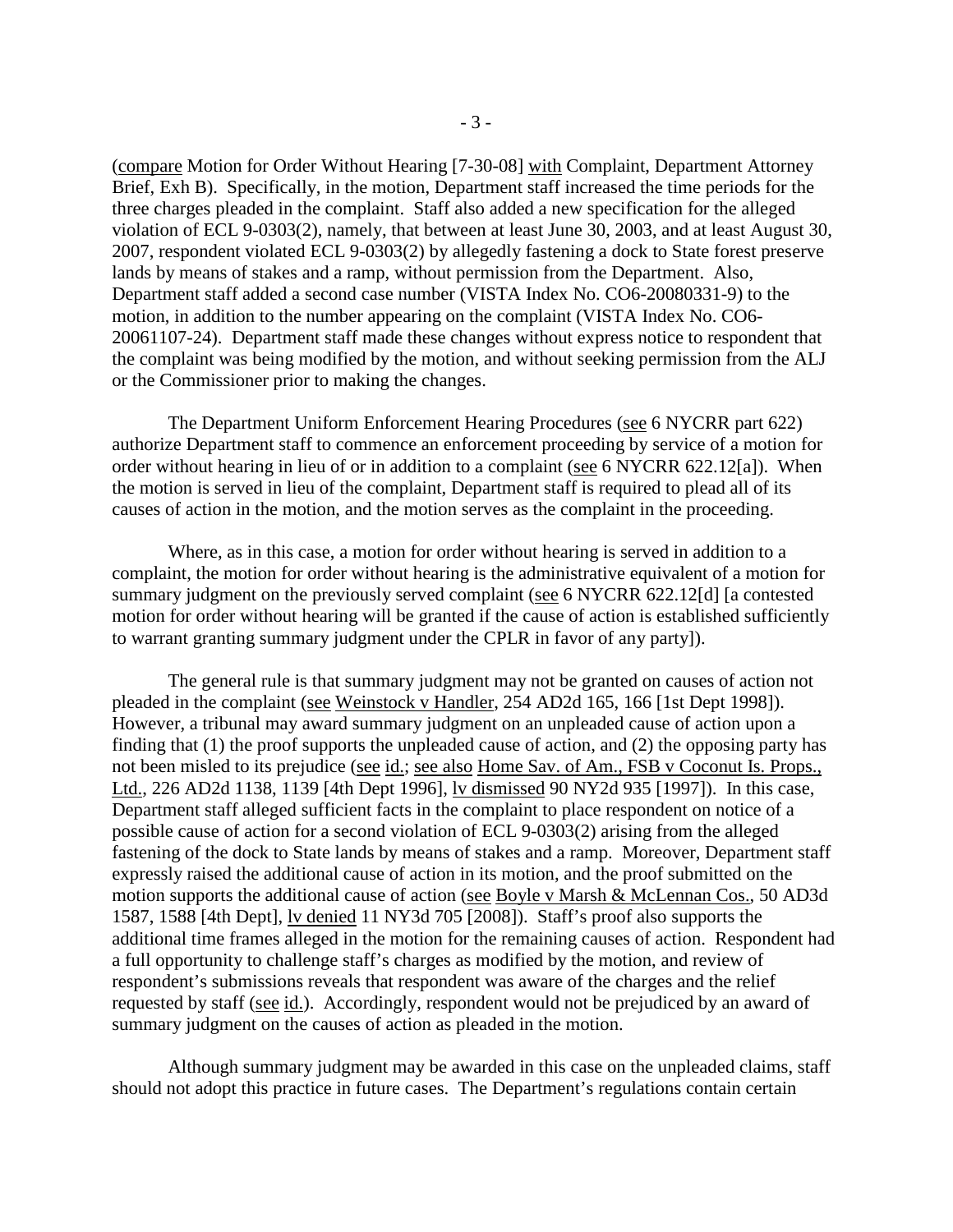procedural safeguards that should be observed when, as in this case, staff seeks to modify the charges after an answer has been served. For example, after the time to answer the complaint has expired, Department staff may make a motion on notice to the respondent, seeking permission from the ALJ or the Commissioner to amend the complaint (see 6 NYCRR 622.5[b]). Similarly, where the proceeding is commenced by motion for order without hearing in lieu of complaint, and the time to respond to the motion has expired, the charges in the motion may also be amended on notice to the respondent and by leave of the ALJ or Commissioner (see Matter of White, Order of the Commissioner, Aug. 13, 2008, at 1-2). Department staff may also move to conform the pleadings to the proof, again, on notice to the respondent and by permission of the ALJ or Commissioner (see Matter of Wilder, ALJ Hearing Report, at 3-4, adopted by Order of the Acting Commissioner, Sept. 27, 2005).

In consideration of the foregoing, in the future whenever Department staff moves for an order without hearing on charges that differ from those charged in a previously filed complaint in that proceeding, staff is expected to follow the same procedures that are required for amending a complaint.

#### II. Violations

I agree with the ALJ that Department staff established its entitlement to summary judgment on the issue of respondent's liability for the four causes of action alleged in the motion (see 6 NYCRR 622.12[d]; Matter of Locaparra, Decision and Order of the Commissioner, June 16, 2003, at 3-4). The use restrictions Department staff alleges respondent violated in the four causes of action apply to the forest preserve lands within the Adirondack Park (see ECL 9-0301; ECL 9-0303). The "forest preserve" is defined as "the lands owned or hereafter acquired by the state" in the forest preserve counties, including Herkimer County (ECL 9-0101[6]). The "Adirondack Park" is defined as "all lands located in the forest preserve counties of the Adirondacks" within certain boundaries described in the statute (ECL 9-0101[1]).

Respondent does not dispute that the subject parcel is owned by the State. He argues, however, that the State-owned parcel is not "forest preserve" land. In addition, respondent asserts that he has approval for the steps and dock pursuant to a letter from the HRBRRD to his father, Chet Kincade, dated June 23, 2003 (see Letter from Craig Kincade to James McClymonds, Chief Administrative Law Judge [10-3-08], Exh 6).

As noted by the ALJ, in 1908, the New York State Court of Appeals decided People v Fisher (190 NY 468) addressing the Forest, Fish and Game Commission's jurisdiction over State lands acquired for the Stillwater Reservoir (see Hearing Report, at 8-9). The Commission had commenced an action pursuant to the Forest, Fish and Game Law to recover damages for the removal of trees from an unrelated parcel of land located between the flow line of Stillwater Reservoir and a boundary line described by the right-angle survey. The trees had been removed by the former owner of the parcel after the State acquired the parcel. The former owner argued that the land on which the trees were cut was not within the forest preserve and, thus, the action under the Forest, Fish and Game Law could not be sustained.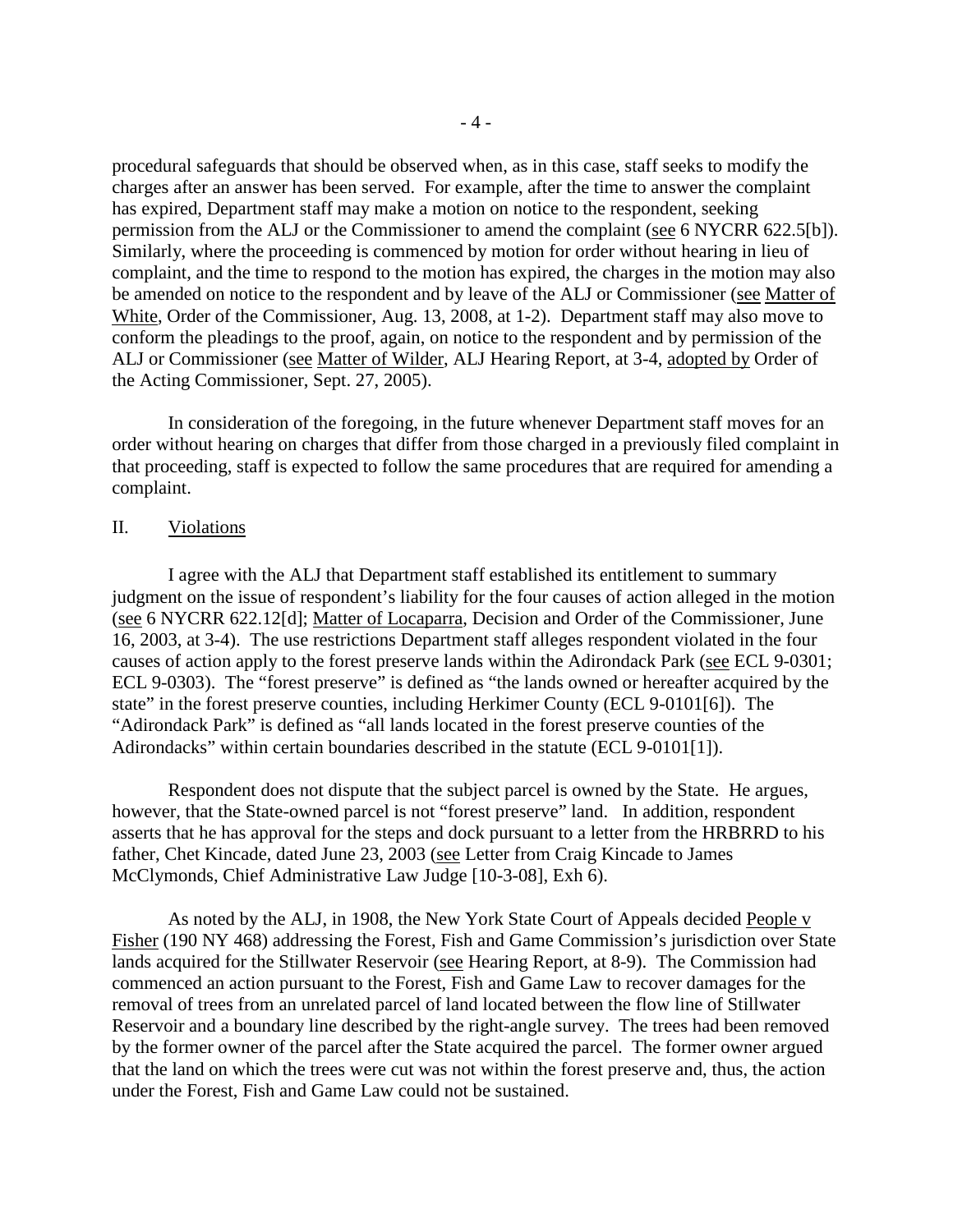In Fisher, the Court held that lands appropriated by the Superintendent of Public Works pursuant to the Canal Law vested in the People of the State and were forest preserve lands subject to the control of the Forest, Fish and Game Commission (see id. at 481). "The lands upon which the trees were cut are wild forest lands owned by the state within the forest preserve, and although acquired pursuant to the statutes relating to the canals and works belonging to the state connected with the canals, were acquired for purposes and objects directly connected with the forest preserve and the preservation and supply of water in the streams leading from the forest preserve. . . . The lands in question are not only owned by the state, but their retention as wild forest lands is within the spirit as well as the letter of the statute creating and defining the preserve. The control of such forest lands should be and is with the forest, fish and game commission and the action was, therefore, properly brought pursuant to the Forest, Fish and Game Law" (id. at 480-481). Thus, the Court expressly recognized that the State lands purchased by the Superintendent of Public Works pursuant to the right-angle survey for the development of the Stillwater Reservoir were forest preserve lands subject to the jurisdiction of the Forest, Fish and Game Commission.

Beginning in 1911, the Legislature undertook major reforms of the State's conservation laws and agencies. In chapter 647 of the Laws of 1911, the Conservation Law was enacted (see L 1911, ch 647, § 1), and a Conservation Department in charge of a Conservation Commission comprised of three commissioners was created (see id. § 2). The Conservation Commission was given all the powers of, among other entities, the Forest, Fish and Game Commission and the Commissioners of Water Power on Black River (see id.). Jurisdiction over and responsibility for the care and custody of the forest preserve and the Adirondack Park, together with permitting authority over uses of the forest preserve, was continued through the creation of a reorganized Conservation Department in 1926 (see L 1926, ch 619) and the establishment of the Department of Environmental Conservation in 1970 (see L 1970, ch 140).

I agree with the ALJ that Department staff established that the lands east of respondent's parcel adjacent to and under the waters of the Stillwater Reservoir are State forest preserve lands under the jurisdiction of the Department (see Summary Report at 7-9).

In addition, although it is not charged in this case, the Department also has jurisdiction over the site of the dock under ECL article 15, title 5 (Protection of Waters). The Stillwater Reservoir is a navigable water of the State to which the public has access for boating, fishing, swimming, and other recreational uses (see Matter of Serth, Decision of the Commissioner, Dec. 19, 2012, at 7-8). Thus, any excavation, filling, or other modifications within the Stillwater Reservoir associated with the placement of a dock requires a permit from the Department pursuant to ECL 15-0505 (see also Navigation Law § 31). This requirement applies regardless of whether the lands underlying the waters of Stillwater Reservoir are public lands, or private lands (see Navigation Law §§ 37, 31), which they are not in the location of respondent's dock. Thus, the installation of a dock below the mean high water level of the Stillwater Reservoir would require an ECL article 15 permit from the Department as well.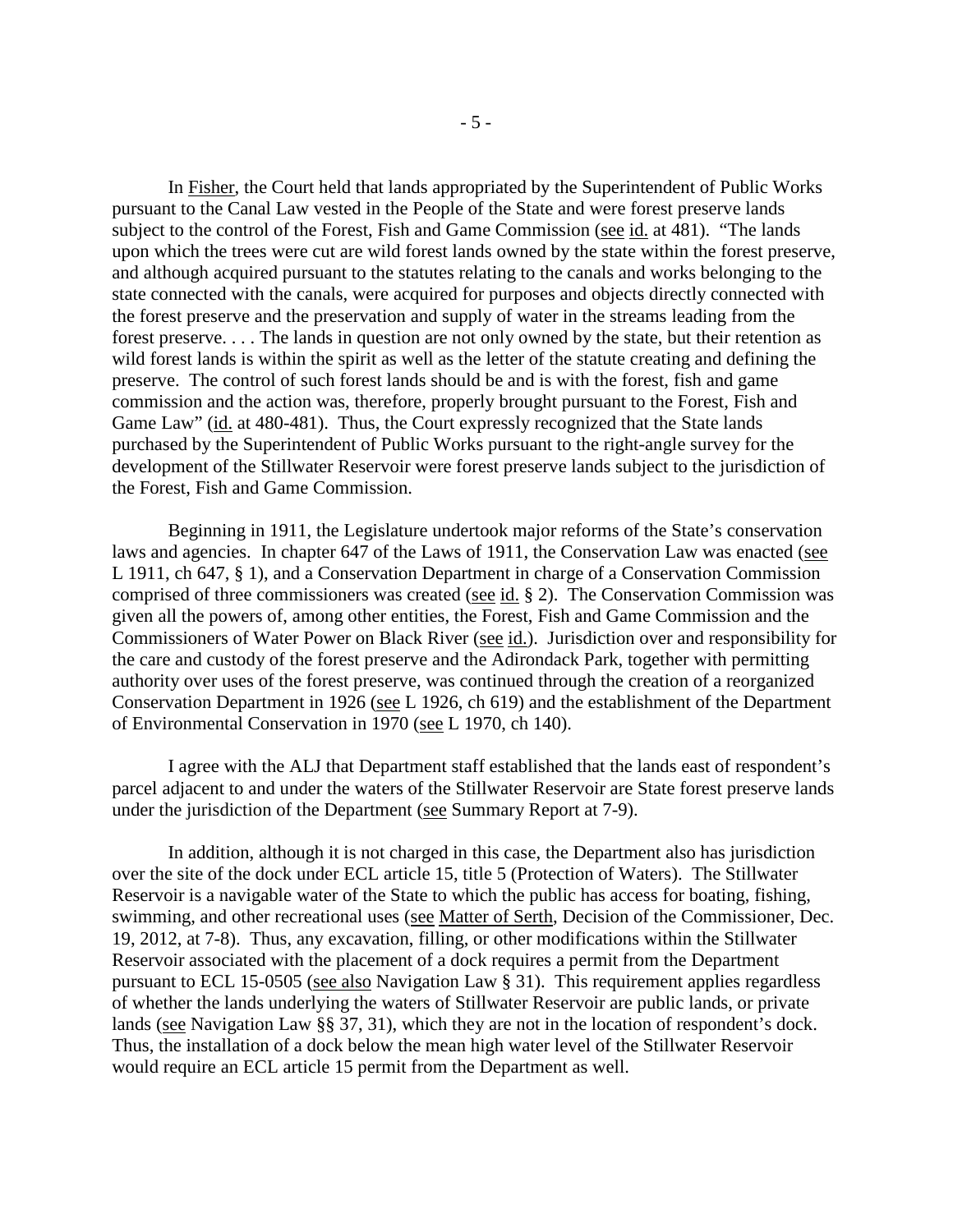In sum, at all times relevant to this proceeding, the State lands to the east of respondent's parcel have been forest preserve lands within the Adirondack Park subject to the jurisdiction of the Department. Thus, respondent's construction and maintenance of the steps across State land without approval from the Department constitutes a violation of ECL 9-0303(2). Respondent's attachment of a dock to State lands by means of stakes and a ramp also constitutes a violation of ECL 9-0303(2). Respondent's cutting of vegetation on the State land to the east of his parcel constitutes a violation of ECL 9-0303(1). And finally, by maintaining a floating dock and ramp over submerged State lands and attaching the dock to those State lands, thereby restricting the free use of those lands by all the people of the State, respondent also violated ECL 9-0301(1) (see Matter of Bartell, Order of the Commissioner, Oct. 14, 2010, at 3). Accordingly, Department staff has established the violations alleged in the motion.

## III. Defenses

For the reasons stated by the ALJ, I also reject the defenses raised by respondent (see, e.g., riparian rights [Summary Report, at 9-12], Kimball Road [Summary Report at 12-16], and claims of estoppel and double jeopardy [Summary Report, at 16-17]).

I agree with the ALJ and conclude that respondent failed to establish that he is a riparian property owner with the right to wharf out to the navigable waters of the Stillwater Reservoir at the location of the steps and dock at issue (see Summary Report at 9-12). While a question of fact may exist concerning whether respondent's property abuts the mean high water level of the Reservoir at the northeast corner of his parcel, respondent's property does not abut the mean high water level at the location of the steps and dock. I agree that respondent has no right to trespass upon the State lands to the east of his property to access the Reservoir (see Kearns v Thilberg, 76 AD3d 705, 707 [2d Dept 2010]).

As noted above, respondent also asserts that he has approval from the Hudson River-Black River Regulating District (HRBRRD) for the steps and dock. However, any approval respondent may have received from the District did not abrogate the need to obtain approvals from the Department. The Department has broad authority to regulate uses of forest preserve lands and to protect the navigability of the State's waters. Accordingly, to the extent respondent had approval from HRBRRD to place a dock below the mean high water mark of the Stillwater Reservoir, respondent still needed approval from the Department under both ECL article 9 and article 15. Indeed, HRBRRD's letter noted that authorization from other State and federal agencies may be required prior to commencing the work referenced in the letter. I agree with the ALJ that respondent's letter from the HRBRRD does not provide a defense to the violations established (see Summary Report at 19-20).

For the reasons stated by the ALJ, I further agree that respondent's defense based upon a road respondent refers to as Kimball Road lacks merit. As to the remaining defenses raised by respondent, including estoppel and double jeopardy, I agree with the ALJ that they lack merit (see Summary Report at 16-17).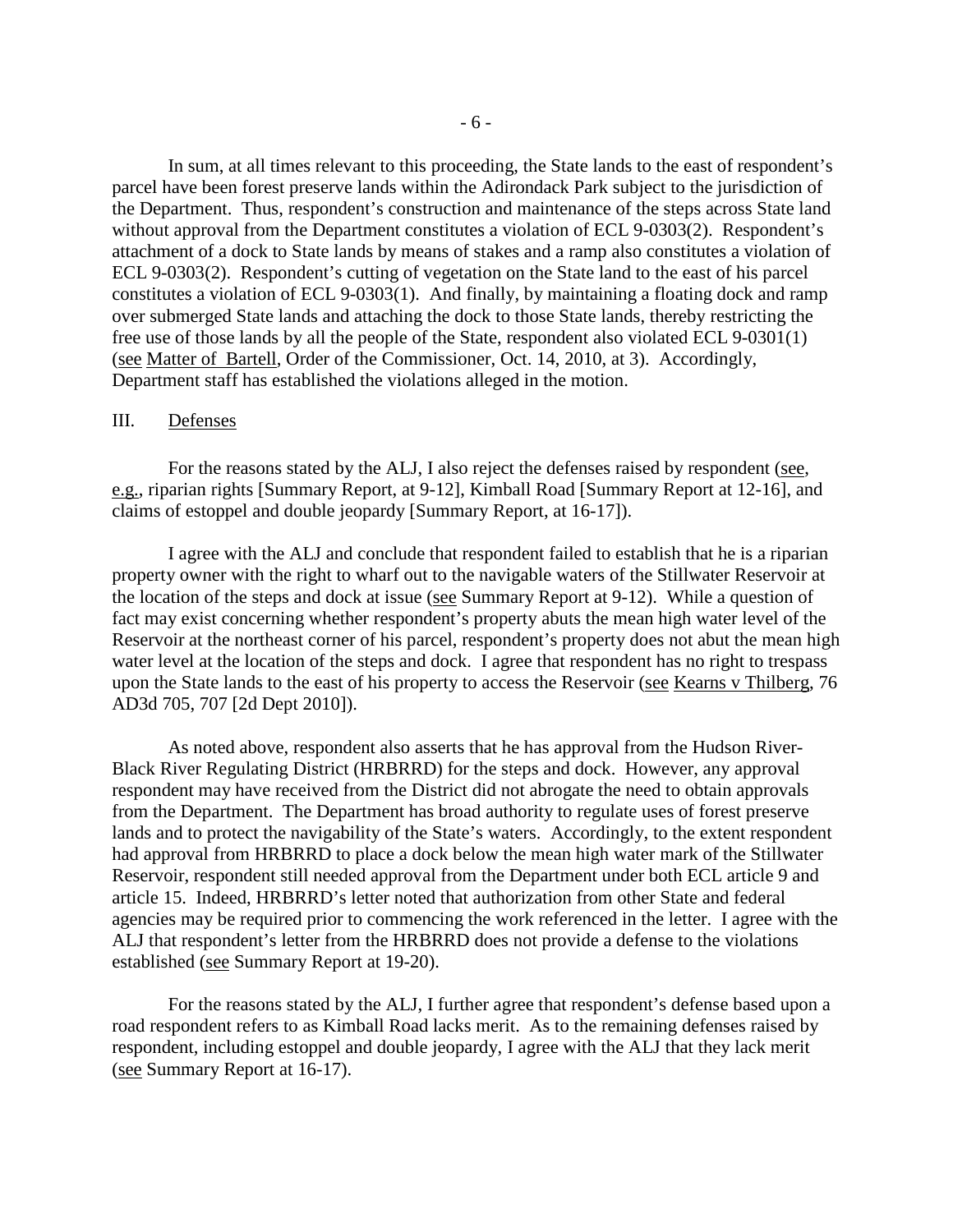## IV. Penalty and Corrective Measures

ECL 71-0703 supplies the appropriate penalty provision for the violations that staff has charged in this proceeding, that is a civil penalty "of not less than ten nor more than one hundred dollars" (see ECL 71-0703[1]; Summary Report, at 20-21). Based on my review of the record, I hereby adopt the ALJ's recommendation as to a civil penalty of four hundred dollars (\$400).

Staff requests, and the ALJ recommends, that I issue an order directing respondent to remove, and not replace, the floating dock (which would include the ramp) and stone steps within thirty (30) days of the date of my order. The ALJ recommends that the penalty be suspended contingent upon respondent complying with the terms and conditions of this order, including the removal of these structures. I concur with the ALJ's recommendation.

However, if respondent fails to remove these structures, staff requests that I direct staff to remove them and seek reimbursement from respondent for the cost of removal. I concur with staff's request. These corrective measures are appropriate and authorized (see Summary Report, at 23 [citing ECL 9-0105(1) and ECL 9-0303(6)]).

In addition, I hereby direct that respondent shall immediately cease any and all vegetative cover management and storage of personal property on State lands located between the easterly boundary of respondent's land as described in the deed to respondent dated May 25, 2001, recorded in the Office of the Clerk of Herkimer County, Book 895 of Deeds, page 335, and the waters of Stillwater Reservoir.

**NOW, THEREFORE,** having considered this matter and being duly advised, it is hereby **ORDERED** that:

I. Pursuant to 6 NYCRR 622.12, Department staff's motion for order without hearing is granted.

II. Respondent Craig D. Kincade is hereby adjudged to have committed the following violations:

A. at various times between May 25, 2001 and August 24, 2007, respondent violated ECL 9-0303(1) by cutting, removing, injuring, or destroying trees or other property on State forest preserve land without authorization;

B. between at least June 30, 2003, and at least August 30, 2007, respondent violated ECL 9-0303(2) by maintaining a floating dock on and over State forest preserve lands, and fastening the dock to those lands by means of stakes and a ramp, without permission from the Department;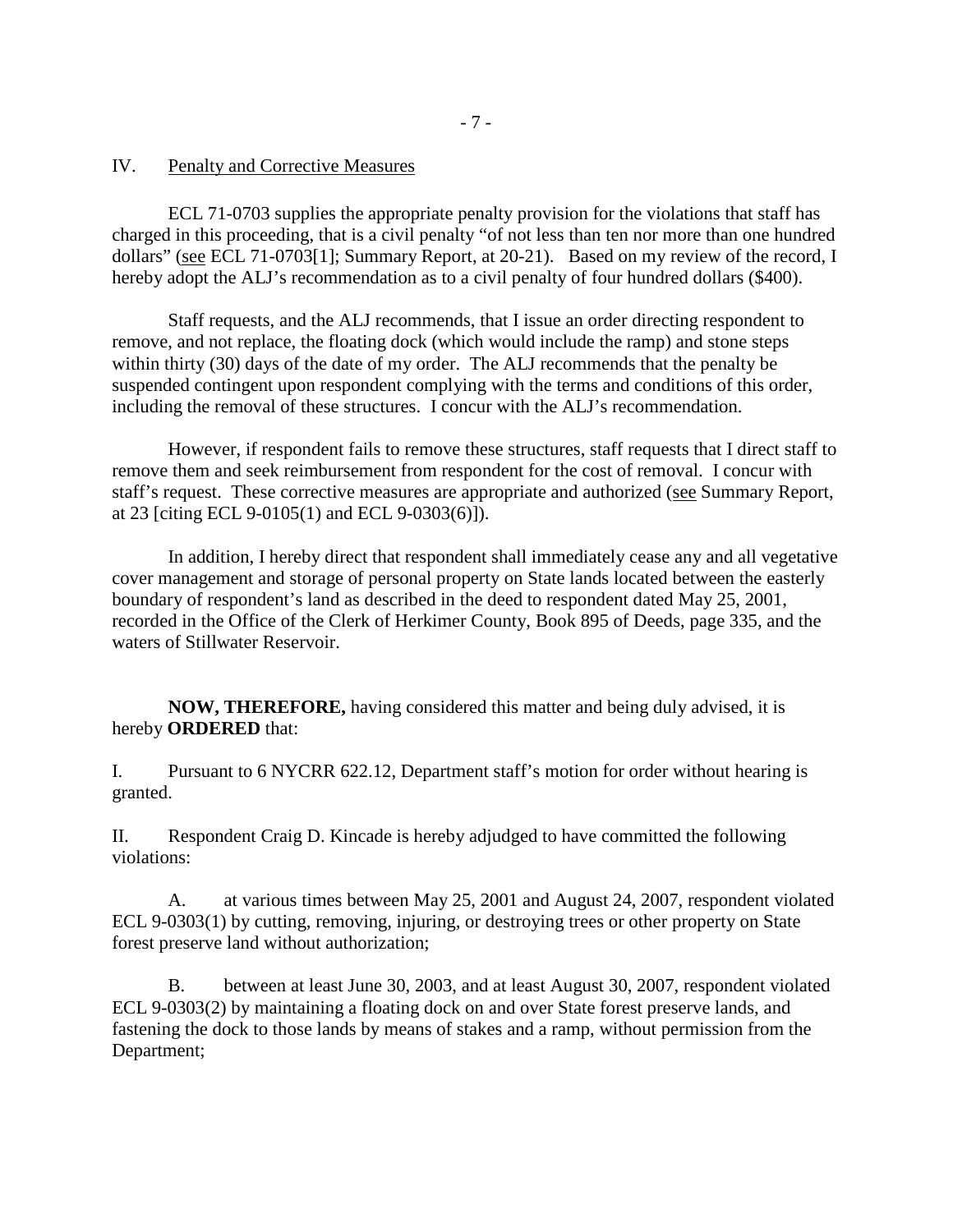C. between at least the fall of 2003 and July 30, 2008, respondent violated ECL 9- 0303(2) by maintaining steps from his property leading to the shore of Stillwater Reservoir, across State forest preserve lands; and

D. between at least June 30, 2003 and at least August 30, 2007, respondent violated ECL 9-0301(1) by maintaining a floating dock and ramp over submerged State forest preserve lands and attaching the dock to State forest preserve lands, thereby restricting the free use of those lands by all the people of the State.

III. Respondent Craig D. Kincade is hereby assessed a total civil penalty in the amount of four hundred dollars (\$400). Of the total penalty assessed, four hundred dollars (\$400) shall be suspended, contingent upon respondent complying with the terms and conditions of this decision and order. Should respondent fail to satisfy the terms and conditions of this decision and order, the suspended penalty shall become immediately due and payable upon notice by the Department. Payment shall be made in the form of a cashier's check, certified check, or money order payable to the order of the "New York State Department of Environmental Conservation" and mailed to the Department at the following address:

Scott W. Crisafulli, Esq.<sup>[5](#page-8-0)</sup> Deputy Counsel New York State Department of Environmental Conservation 625 Broadway, 14th Floor Albany, New York 12233-1500.

 $\overline{a}$ 

IV. Respondent Craig D. Kincade is hereby ordered to remove, and not replace, the floating dock (including the ramp) and stone steps from State land within thirty (30) days of the date this decision and order is served upon respondent. Should respondent fail to remove the floating dock and stone steps within thirty (30) days after service of this decision and order upon respondent, Department staff is directed to remove the dock and steps, and seek reimbursement from respondent for the cost of removal.

V. Respondent Craig D. Kincade shall immediately cease any and all vegetative cover management and storage of personal property on State lands located between the easterly boundary of respondent's land as described in the deed to respondent dated May 25, 2001, recorded in the Office of the Clerk of Herkimer County, Book 895 of Deeds, page 335, and the waters of Stillwater Reservoir.

VI. All communications from respondent to the Department concerning this decision and order shall be made to Scott W. Crisafulli, Esq., at the address listed in paragraph III of this decision and order.

<span id="page-8-0"></span><sup>5</sup> Because the original Departmental attorney who handled this matter subsequently retired, Deputy Counsel Scott Crisafulli is listed here for purposes of any further contact relative to this decision and order.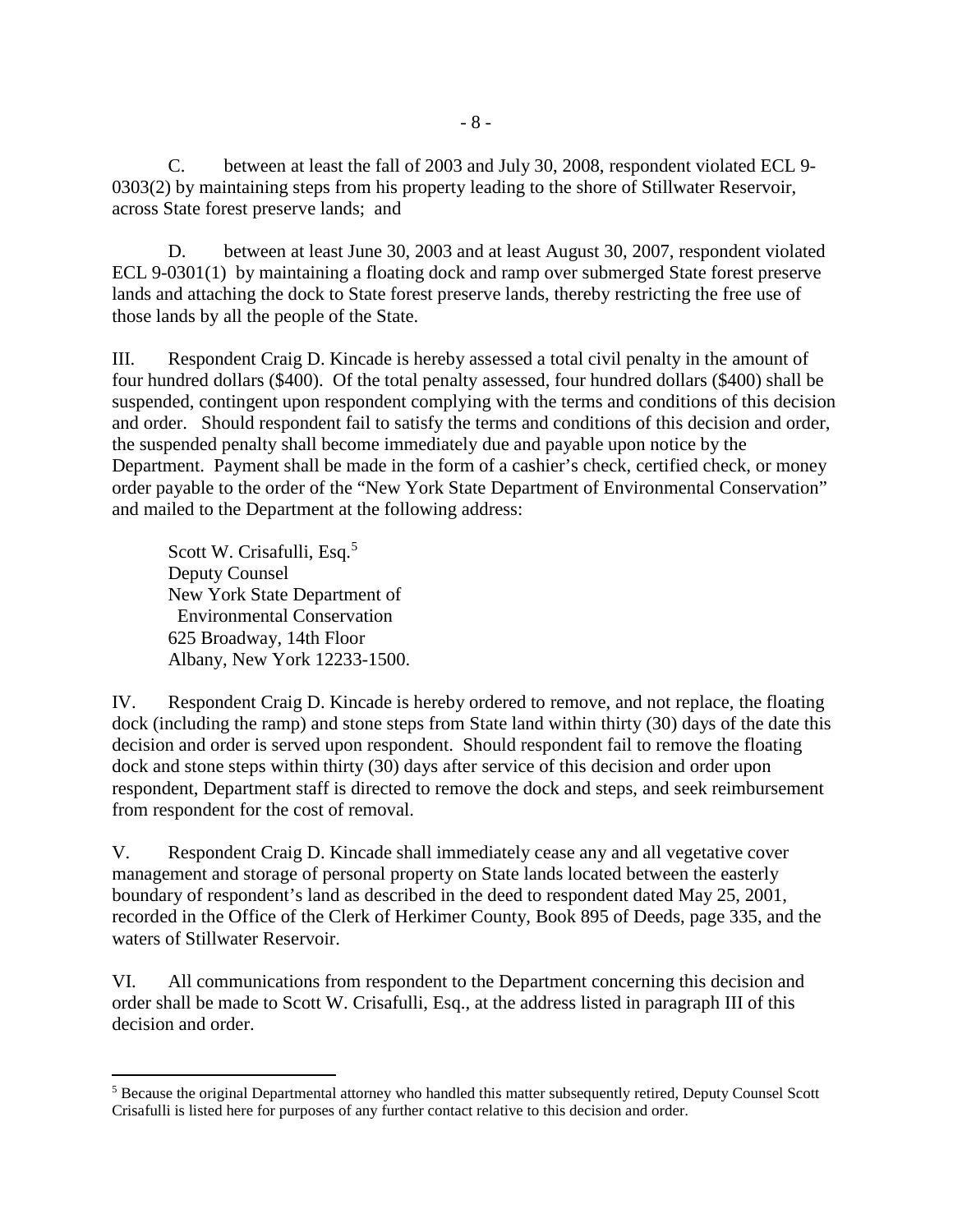VII. The provisions, terms, and conditions of this decision and order shall bind respondent Craig D. Kincade, and his agents, successors, and assigns, in any and all capacities.

> For the New York State Department of Environmental Conservation

By:  $\frac{|S|}{|S|}$ 

Joseph J. Martens Commissioner

Dated: June 11, 2015 Albany, New York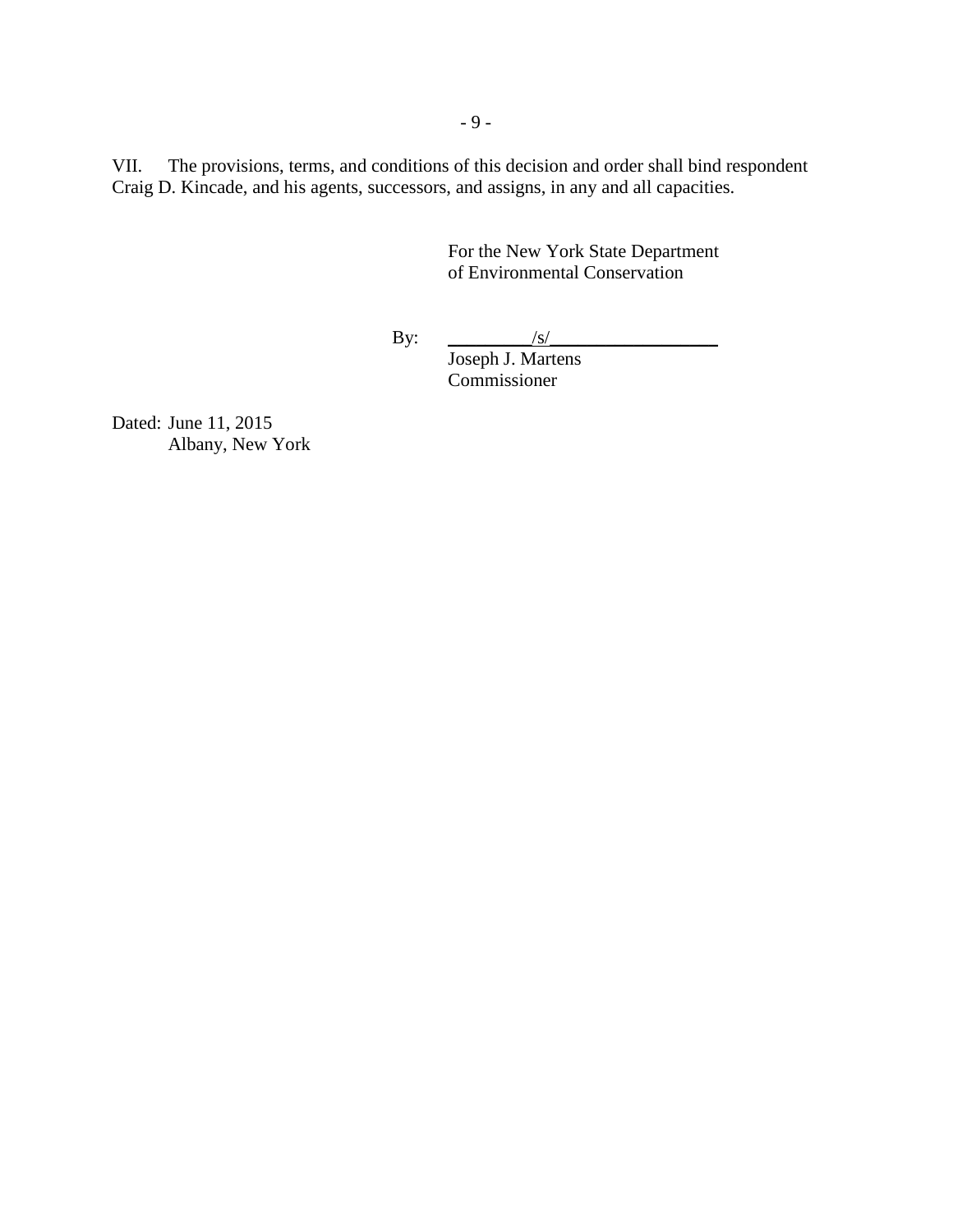### STATE OF NEW YORK: DEPARTMENT OF ENVIRONMENTAL CONSERVATION

In the Matter of the Alleged Violations of Sections 9-0301 and 9-0303 of the Environmental Conservation Law of the State of New York,

#### SUMMARY REPORT

VISTA Index Nos. CO6-20061107-24 CO6-20080331-9

- by -

 $\overline{a}$ 

# **CRAIG D. KINCADE**,

Respondent.

#### **PROCEEDINGS**

\_\_\_\_\_\_\_\_\_\_\_\_\_\_\_\_\_\_\_\_\_\_\_\_\_\_\_\_\_\_\_\_\_\_\_\_\_\_\_\_\_\_\_\_\_\_\_\_\_\_\_\_\_\_\_\_\_\_\_\_\_\_\_\_\_\_\_\_\_\_\_\_

This summary report addresses a motion for order without hearing filed with the Office of Hearings and Mediation Services by staff of the New York State Department of Environmental Conservation (DEC or Department) on September 26, 2008. Pursuant to section 622.12 of title 6 of the Official Compilation of Codes, Rules and Regulations of the State of New York (6 NYCRR), staff may serve a motion for order without hearing in lieu of or in addition to a complaint.<sup>[1](#page-10-0)</sup> Staff served the motion on respondent Craig D. Kincade on July 30, 2008. By its motion, staff alleges that respondent violated certain provisions of article 9 of the Environmental Conservation Law (ECL) by his unauthorized use of State forest preserve lands in the Town of Webb, Herkimer County, and by restricting the free use of those lands by the public.

The matter was adjourned to afford the parties the opportunity to pursue a negotiated settlement and the parties provided this office with periodic updates regarding the negotiations through the end of 2011. As part of the parties' effort to resolve the dispute, respondent had the subject parcel surveyed by a professional land surveyor in late 2011. The parties remained unable to resolve the matter and, by letter dated December 16, 2011, Department staff requested that this office issue a ruling on staff's 2008 motion for order without hearing. By letter dated December 20, 2011, I directed respondent to file a stamped copy of his parcel survey (respondent's survey) with this office, and authorized respondent to file any additional arguments of law, affidavits, or other materials concerning the import of respondent's survey relative to the issues before this office. My letter also authorized staff to file a response to respondent's filing.

<span id="page-10-0"></span><sup>&</sup>lt;sup>1</sup> Department staff also served a complaint (see Attorney Brief in Support of Motion for Order Without Hearing [staff brief], July 30, 2008, exhibit B), dated December 15, 2006, on respondent and respondent served an answer (see id., exhibit 22 of exhibit G), dated January 1, 2007. The charges set forth under the complaint are similar, although not identical, to the charges set forth in the motion for order without hearing. This summary report addresses only the charges as set forth in staff's motion for order without hearing.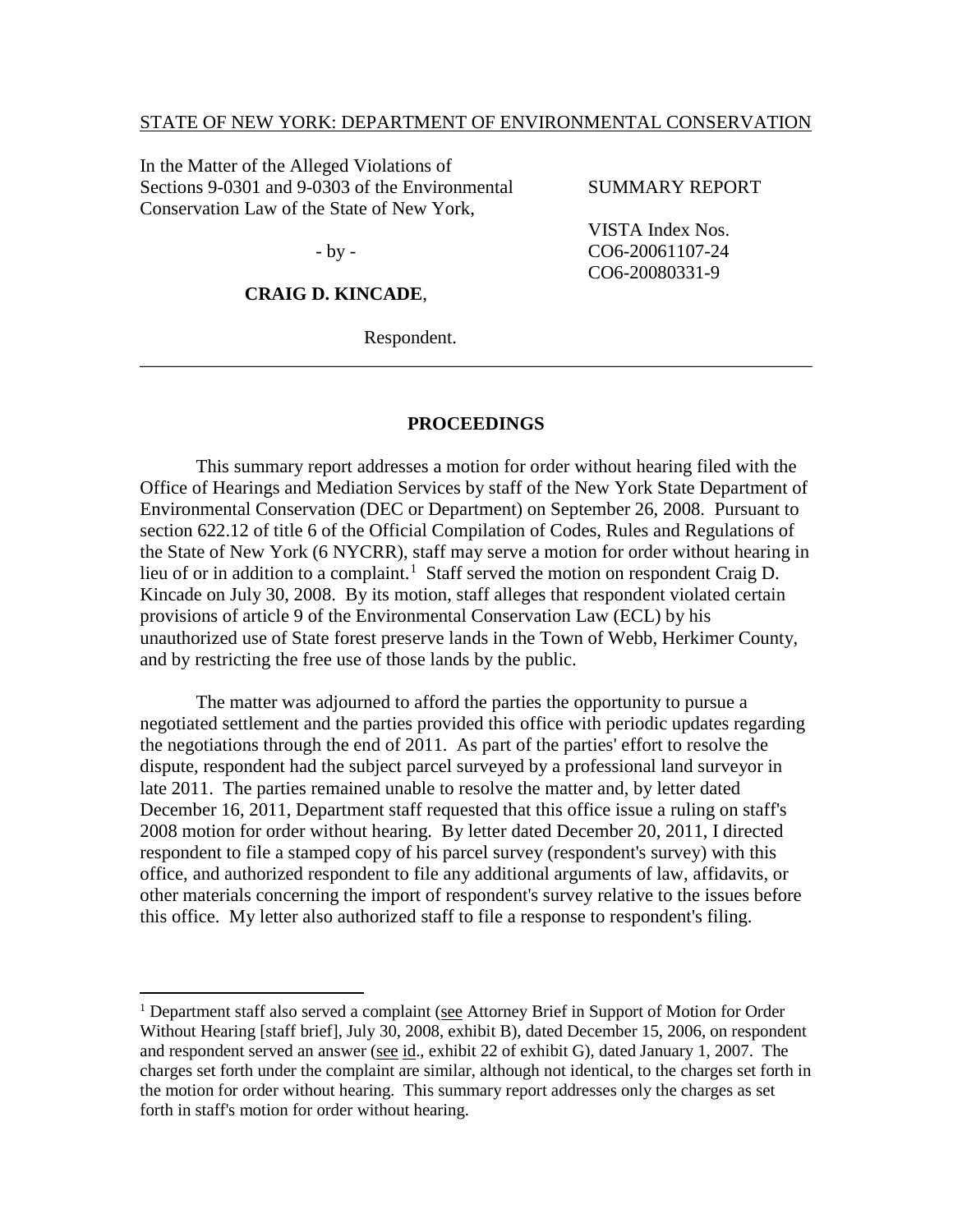Department staff's filing of September 26, 2008 is voluminous and includes dozens of exhibits, most of which were filed by staff as attachments to other exhibits. For ease of reference, unless otherwise indicated, exhibit references used in this report are those used by staff to denominate the exhibits to its brief in support of the motion.<sup>[2](#page-11-0)</sup> These exhibits include the motion (staff brief, exhibit A), copies of correspondence and other documents, and the following affidavits:

- exhibit C affidavit of John M. Scanlon, Forest Ranger, DEC, sworn to on May 1, 2008;
- exhibit D affidavit of John P. Keating, Real Estate Officer 2, DEC, sworn to on April 28, 2008;
- exhibit E affidavit of Keith W. Rivers, Forester I, DEC, sworn to April 28, 2008;
- exhibit G affidavit, together with 22 exhibits, of Michael J. Contino, Real Property Supervisor (Real Estate Specialist 2), DEC, sworn to July 17, 2008;
- exhibit I affidavit of David Stephen Smith, Regional Forester, Region 6, DEC, sworn to April 28, 2008;
- exhibit L affidavit of Douglas R. Ashline, Program Specialist, DEC, sworn to July 18, 2008;
- exhibit M affidavit of James F. Fresco, Assessor of the Town of Webb, sworn to May 7, 2008;
- exhibit N affidavit of Alina Damato, Assistant Land Surveyor 2, DEC, sworn to April 29, 2008;
- exhibit O affidavit of Francis LaFlair, Regional Operations Supervisor, Region 6, DEC, dated December 18, 2006;
- exhibit P affidavit of Brent Planty, Conservation Operations Supervisor, DEC, sworn to May 28, 2008;
- exhibit Q affidavit of Glenn A. LaFave, Executive Director of the Hudson River – Black River Regulating District, sworn to January 3, 2007; and
- exhibit U affidavit of Thomas J. Kovach, Professional Land Surveyor, Brantingham, New York, sworn to July 16, 2008.

Respondent, acting pro se, filed papers (response) in opposition to the motion under cover letter dated October 3, 2008. The response consists of the cover letter and 22 exhibits. The exhibits include correspondence, deeds, portions of maps, photographs and a variety of other documents. Respondent filed no affidavits with his response.

In addition to the motion and response, the parties filed further responsive papers, both in 2008 and, after negotiations failed, in late 2011 and early 2012. Of particular note is respondent's filing dated December 31, 2011, enclosing respondent's survey, and

<span id="page-11-0"></span><sup>&</sup>lt;sup>2</sup> The staff brief is attached as exhibit 5 to Department staff's "service affirmation and brief" (service affirmation), dated September 26, 2008. The service affirmation also includes, as exhibits 2 and 3, respectively, an affidavit of service of the motion on respondent by certified mail, sworn to July 30, 2008, and the postal service return receipt, signed by respondent on August 5, 2008.  $\overline{a}$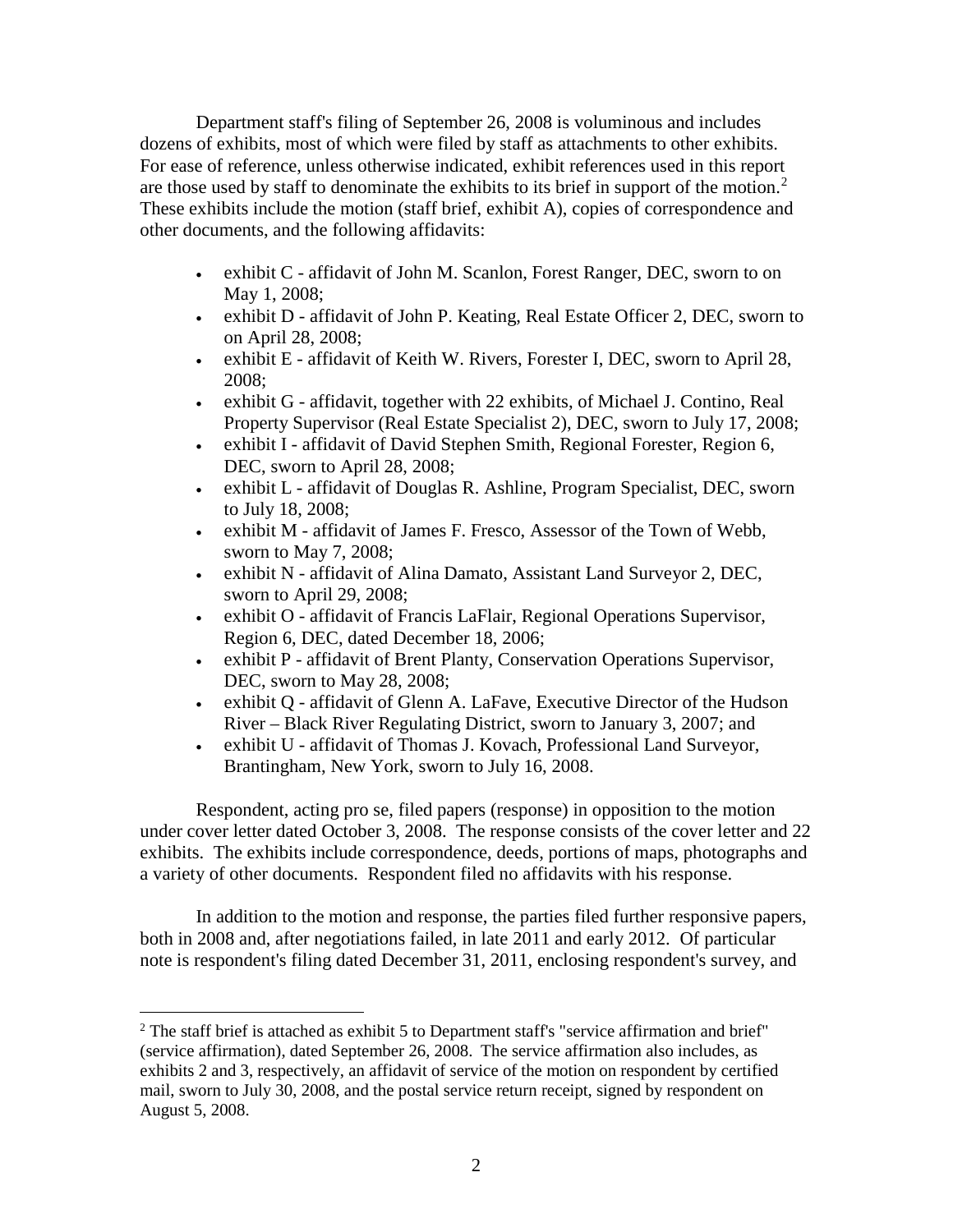Department staff's response dated January 19, 2012.<sup>[3](#page-12-0)</sup> These filings focus on respondent's claim that his parcel enjoys riparian rights and on the import of such rights relative to Department staff's allegations.

### Department Staff's Allegations

By its motion, Department staff alleges that respondent engaged in unauthorized activities on State land that is adjacent to the eastern boundary of respondent's property (Kincade parcel) in the Town of Webb, Herkimer County. The State land at issue (site) extends eastward from the boundary of the Kincade parcel to Stillwater Reservoir and includes the near shore area of the reservoir. The motion sets forth the following four causes of action:[4](#page-12-1)

1. "At various times between May 25, 2001 and August 24, 2007, on [the site], Respondent cut, removed, injured or destroyed trees [or] other property without authorization" (staff brief, exhibit A [motion at 1]), in violation of ECL 9-0303(1).

2. "Between at least June 30, 2003 and at least August 30, 2007, on [the site], Respondent maintained on, and over, . . . State Forest Preserve lands[,] without permission of [the Department,] a floating dock fastened to those lands by means of stakes and a ramp leading to the shore from the dock" (id.), in violation of ECL 9-0303(2).

3. "Between at least the Fall of 2003 and [July 30, 2008], on [the site], Respondent maintained stone steps from his property leading to the shore of the Stillwater Reservoir, across State lands" (id. at 1-2), in violation of ECL 9-0303(2).

4. "Between at least June 30, 2003 and at least August 30, 2007, on [the site], Respondent maintained on, and over, . . . State Forest Preserve lands[,] without permission of [the Department,] a floating dock fastened to those lands by means of stakes and a ramp leading to the shore of the Stillwater Reservoir from the dock, thereby restricting the free use of such lands by all the people" (id. at 2) in violation of ECL 9-0301(1).

Department staff requests that the Commissioner issue an order (i) holding respondent liable for the violations enumerated above; (ii) assessing a \$1,000 penalty against respondent, \$750 of which is to be suspended provided that respondent complies with the order; and (iii) directing respondent to remove (and not replace) the dock and the stone steps from the site. Staff further requests that the Commissioner direct staff to remove the offending materials from the site in the event that respondent fails to do so

<span id="page-12-0"></span><sup>&</sup>lt;sup>3</sup> In or about February 2012, respondent filed an unauthorized response to staff's January 19, 2012 filing. Although respondent's February 2012 filing was unauthorized, I have considered the filing in this summary report.

<span id="page-12-1"></span><sup>&</sup>lt;sup>4</sup> The motion does not denominate the alleged violations as causes of action. Rather, the motion sets forth each of the four violations charged as a "**SPECIFICATION**" (staff brief, exhibit A).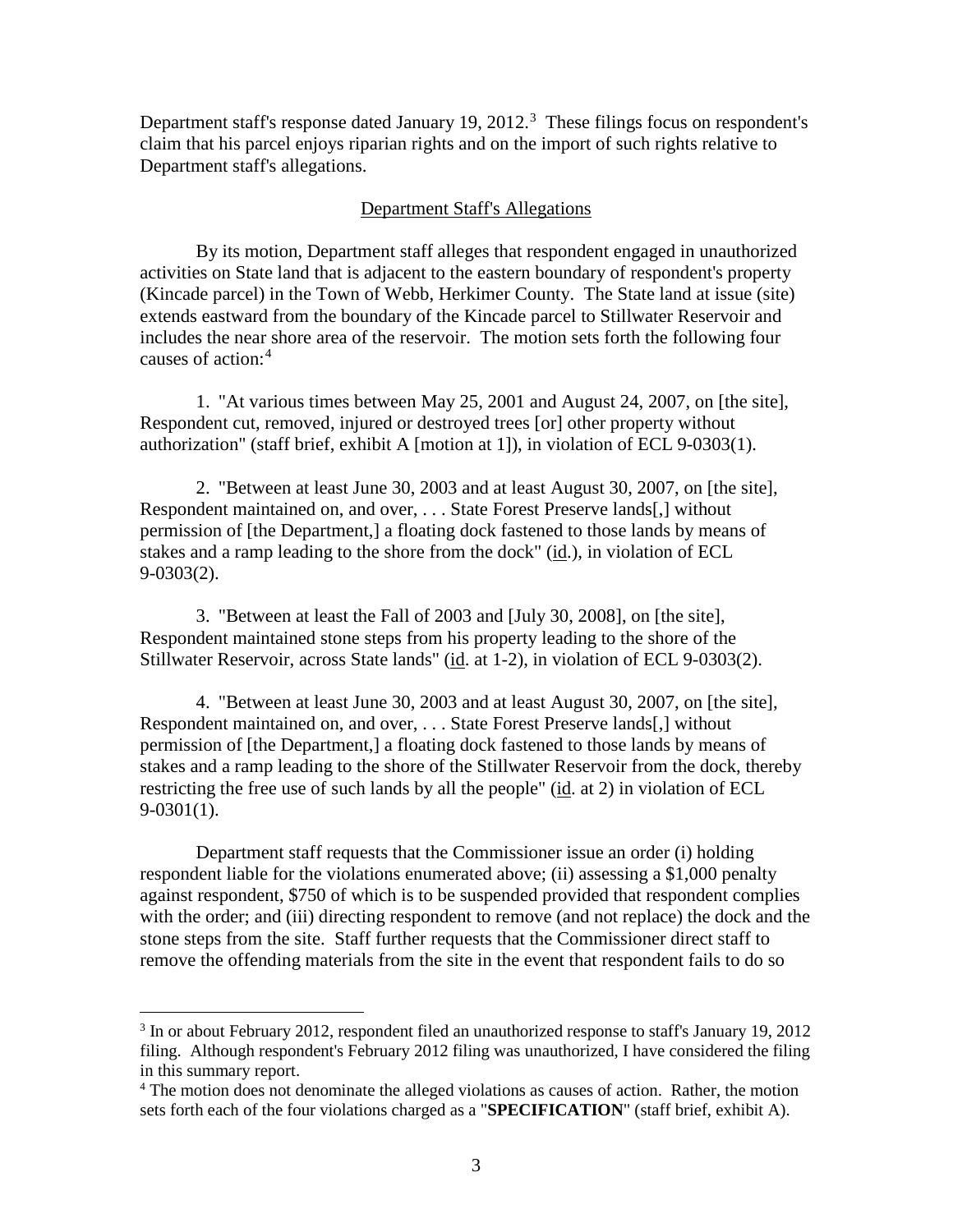and to seek reimbursement from respondent for the cost of removal (staff brief, exhibit A [motion at 2]).

Additionally, Department staff requests a directive from the Commissioner establishing a statewide procedure for dealing with private property found on State-owned lands. Specifically, staff requests that "the Commissioner direct Department staff, when encountering on State lands property the ownership of which cannot be immediately located, to place a sticker on such property that informs its owner that the Department will cause the removal and disposition of such property if such property is not removed from State land by a date certain identified on the sticker . . . and that such owner will be charged the reasonable cost of removal and disposition of such property" (staff brief, exhibit A [motion at 2]).<sup>[5](#page-13-0)</sup>

### Respondent's Position

Respondent entered a general denial of Department staff's charges (response at 1 [stating that he is "**Not Guilty** on all alleged violations"]). As discussed below, respondent denies certain, though not all, of staff's factual allegations. Respondent also advances several arguments in his defense; principal among these is that his use of the State land at issue is justified because his parcel enjoys riparian rights to Stillwater Reservoir (id.).

#### **FINDINGS OF FACT**

Based upon the papers filed by Department staff and respondent, I make the following findings of fact:

1. Respondent Craig D. Kincade owns property (Kincade parcel) located in the Town of Webb, Herkimer County, near the shoreline of Stillwater Reservoir (see response at 12, exhibit 14; respondent filing, Dec. 31, 2011, attachment [respondent's survey]; staff brief, exhibits A [motion at 1], G [Contino affidavit, exhibits 12, 13]).

2. The easterly boundary of the Kincade parcel abuts lands owned by the State of New York, near the shoreline of Stillwater Reservoir (respondent filing, Dec. 31, 2011, attachment [respondent's survey]; staff brief, exhibits D [Keating affidavit ¶ 3], G [Contino affidavit ¶ C, exhibit 1]).

3. The extreme northeast corner of the Kincade parcel, although normally dry, is sometimes flooded by the waters of Stillwater Reservoir (response at 13, exhibit 15; staff brief, exhibits G [Contino affidavit ¶| N, U, exhibit 21], J, L [Ashline affidavit [7]).

<span id="page-13-0"></span><sup>&</sup>lt;sup>5</sup> Staff's request to establish a statewide procedure in relation to private property found on State-owned lands is essentially a request for a rulemaking or policy directive. Because this form of relief is not available through an adjudicatory proceeding, this aspect of staff's request for relief will not be further addressed in these proceedings.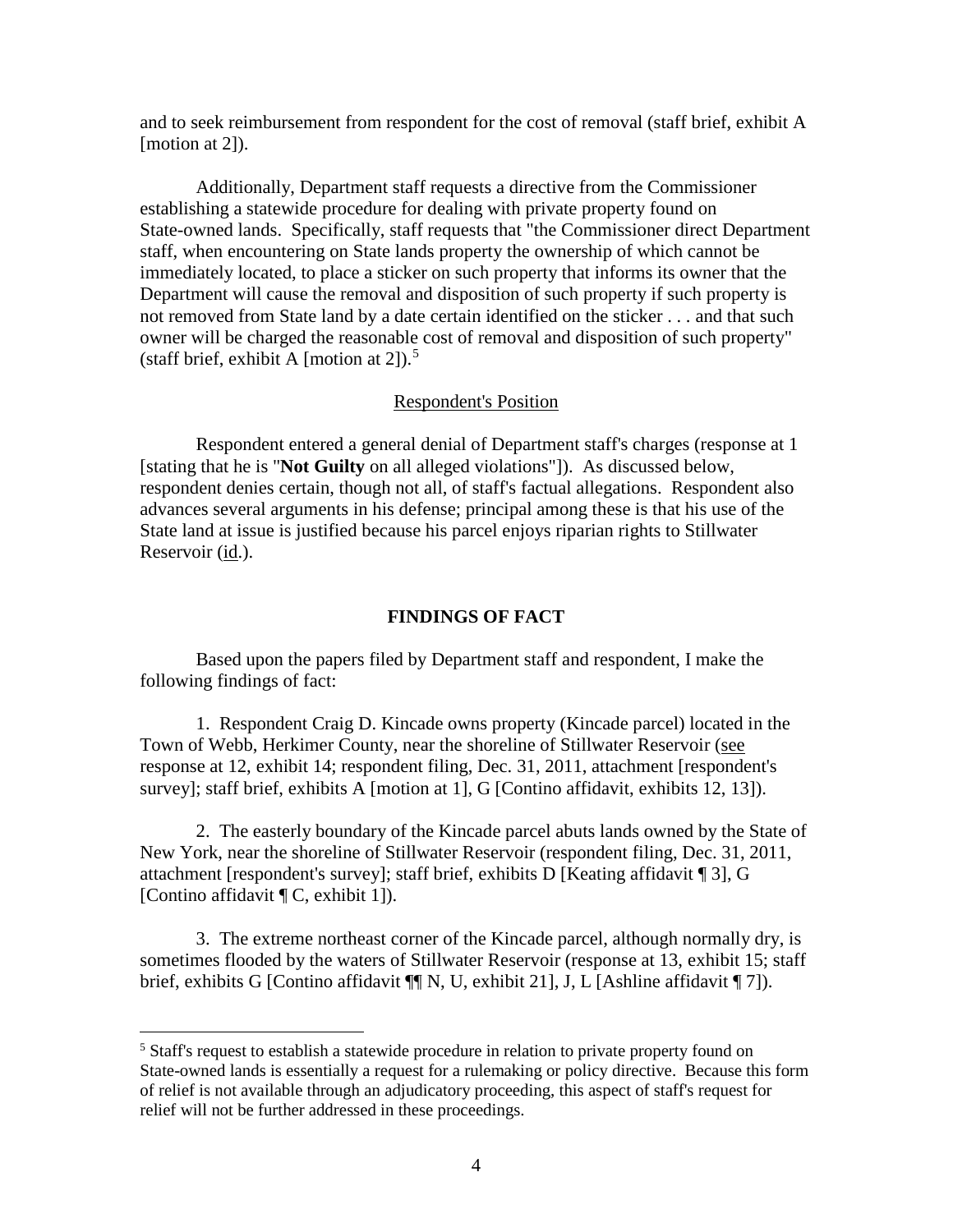4. Vegetation on the site was cut at various times between 1998 and August 30, 2007 (staff brief, exhibits C [Scanlon affidavit ¶ E.4, photographs 2, 3, 5, 6 (and accompanying text)], D [Keating affidavit  $\P$  3, photograph 2], E [Rivers affidavit  $\P$  4-5; photographs 1-8<sup>[6](#page-14-0)</sup>], N [Damato affidavit 13, photographs 18, 19]; response at 15-16, exhibits 6 [photograph 2], 17 [photographs 2-5]).

5. Sixteen or more stone steps, forming the lower portion of a stairway that begins at the top of a bank on the Kincade parcel, were located on the State land at issue between the fall of 2003 and July 30, 2008 (response at 5 [admitting ownership of the stairway]; staff brief, exhibits C [Scanlon affidavit ¶¶ E.2, E.4.ii, photographs 2-6], N [Damato affidavit ¶ 3, photographs 1-3]).

6. A floating dock and ramp were located on the State land at issue during the boating season each year between June 30, 2003 and August 30, 2007, inclusive (see response at 8 [respondent statement that the floating dock "is a boat . . . it has only been on the reservoir during the summer season (July  $&$  August) and at the end of the summer season all my boats are take[n] out and put into storage" (parenthetical in original)]; staff brief, exhibits D [Keating affidavit ¶ 3, photograph 1]), C [Scanlon affidavit ¶ E.2, E.3, photographs 1, 8, 12]),<sup>[7](#page-14-1)</sup> E [Rivers affidavit  $\P$  4.E, photograph 5]).

## **DISCUSSION**

Section 622.12(d) of 6 NYCRR establishes the standard for granting a contested motion for order without hearing, the functional equivalent of a motion for summary judgment in this proceeding. Specifically, if "the cause of action or defense is established sufficiently to warrant granting summary judgment under the CPLR in favor of any party" the motion will be granted (id.).

<span id="page-14-0"></span><sup>6</sup> The Rivers affidavit and accompanying photographs relate observations he made on August 30, 2007, six days after the end-date of the violation charged in staff's motion. Nevertheless, Mr. Rivers' observations are pertinent both because they were made shortly after the end-date of the alleged violation and because he attests that, without vegetative management, tree seedlings and saplings would establish themselves within one or two years in open areas like that observed on the State land at issue here, and within three to five years the seedlings of some tree species would be several feet high (id. [Rivers affidavit ¶ 4.A]).

<span id="page-14-1"></span><sup>&</sup>lt;sup>7</sup> I note that the Scanlon affidavit states that the affiant observed "storage of personal property" on the State land at issue at various times "between 1998 and 2006" (id. ¶ E.4). The affidavit does not, however, expressly state that the dock was one of the items of personal property observed, except on August 23, 2006 and August 24, 2007 (see id. [E). Nevertheless, as noted, respondent admits that he places the floating dock (which he asserts is a boat) on the reservoir each year and does not deny that the dock was placed in service during the period alleged by staff in its motion. Accordingly, respondent does not deny staff's allegation with regard to the dates alleged and, therefore, the dates are deemed admitted (see Matter of Locaparra, Final Decision and Order of the Commissioner, June 16, 2003, at 4 [stating that "[t]he failure of a responding party to deny a fact alleged in the moving papers, constitutes an admission of the fact"]).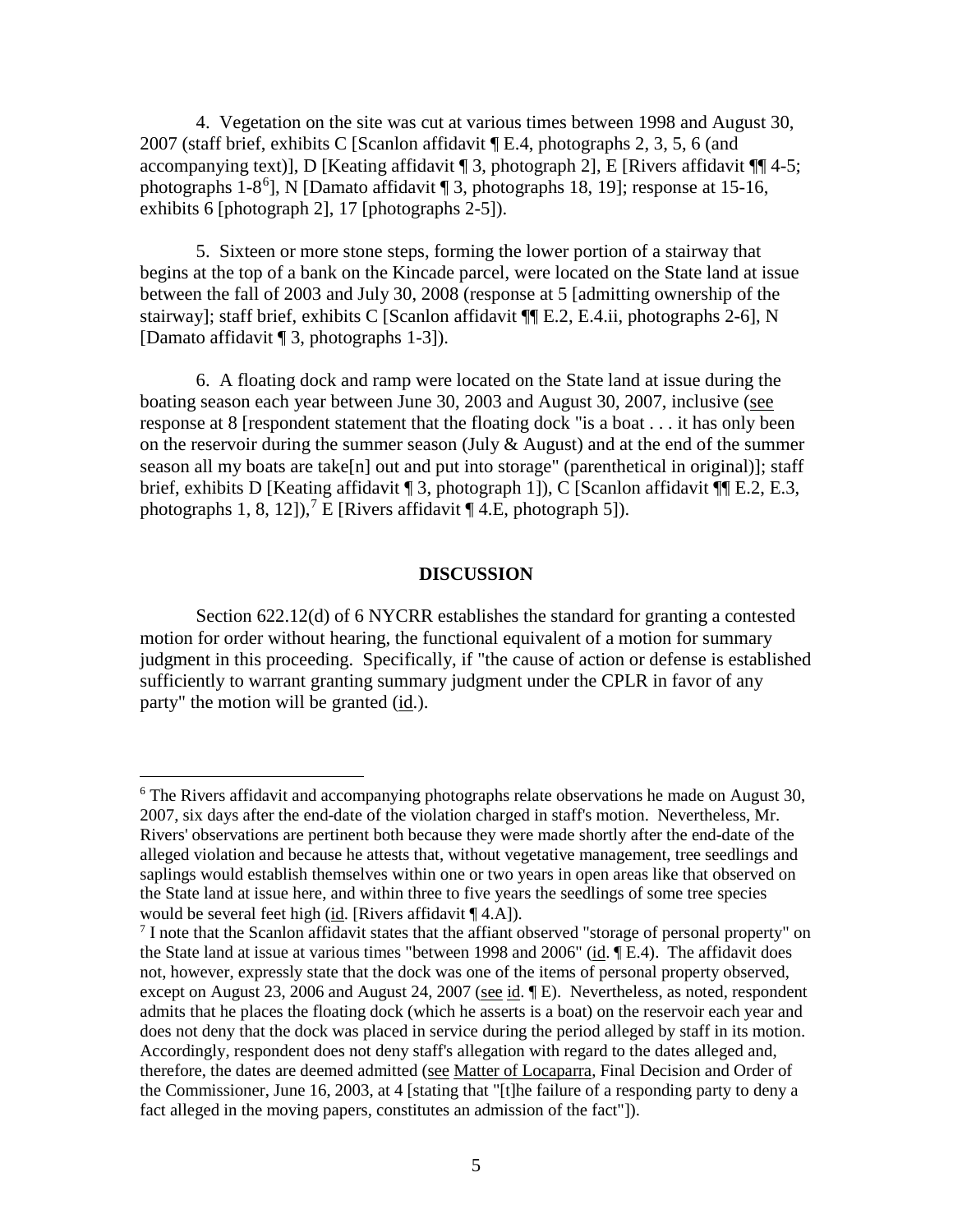New York courts have long held that summary judgment is a drastic remedy, to be granted only where it is clear that there are no material issues of fact to be adjudicated (see e.g. Vega v Restani Constr. Corp., 18 NY3d 499, 503 [2012] [holding that "[s]ummary judgment is a drastic remedy, to be granted only where the moving party has tendered sufficient evidence to demonstrate the absence of any material issues of fact" (internal quotation marks and citations omitted)]; Sillman v Twentieth Century-Fox Film Corp., 3 NY2d 395, 404 [1957] [holding that "[t]his drastic remedy should not be granted where there is any doubt as to the existence" of material issues of fact]). As the Court noted in Sillman, when determining a motion for summary judgment, it is "'issue-finding, rather than issue-determination, [that] is the key to the procedure'" (id. at 404 [quoting Esteve v Abad, 271 AD 725, 727 (1st Dept 1947)]).

A motion for summary judgment must be decided on the evidence presented by the parties, not on argument. Such evidence may include relevant documents and affidavits of individuals with personal knowledge of the disputed facts. In 2003, the Commissioner elaborated on the standard for determining a motion for order without hearing:

"The moving party on a summary judgment motion has the burden of establishing his cause of action or defense sufficiently to warrant the court as a matter of law in directing judgment in his favor. The moving party carries this burden by submitting evidence sufficient to demonstrate the absence of any material issues of fact. [A supporting] affidavit may not consist of mere conclusory statements but must include specific evidence establishing a prima facie case with respect to each element of the cause of action that is the subject of the motion. Similarly, a party responding to a motion for summary judgment may not merely rely on conclusory statements and denials but must lay bare its proof. The failure of a responding party to deny a fact alleged in the moving papers, constitutes an admission of the fact."

(Matter of Locaparra, Final Decision and Order of the Commissioner, June 16, 2003, at 4 [internal quotation marks and citations omitted]). Importantly, where a moving party establishes a prima facie case in its favor, the burden shifts to the responding party to proffer competent evidence in rebuttal (see Ramos v Howard Indus., Inc., 10 NY3d 218, 224 [2008] [stating that once the movant has "met its initial burden, in order to defeat summary judgment, [the non-moving party] must raise a triable question of fact by offering competent evidence which, if credited by the jury, is sufficient to rebut [the movant's] evidence" (internal quotation marks and citations omitted)]).

As discussed below, applying the summary judgment standard to Department staff's motion, I conclude that staff's motion for order without hearing should be granted in its entirety.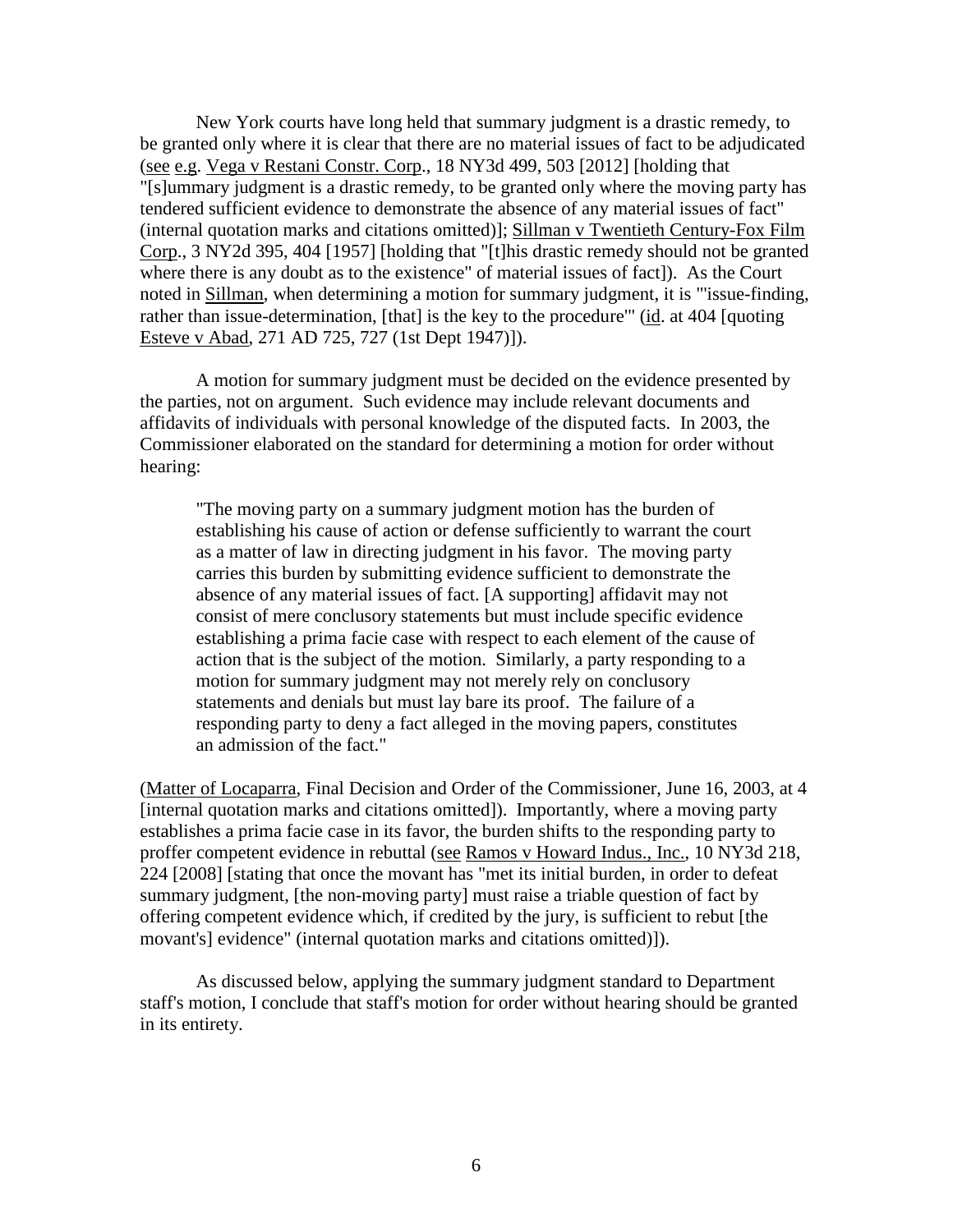### State Land and the Forest Preserve

Pursuant to ECL 9-0101(6), the "'forest preserve' shall include [with certain exceptions not relevant here] the lands owned or hereafter acquired by the state" within enumerated counties (forest preserve counties). Stillwater Reservoir is located in Herkimer County, which is among the designated forest preserve counties (see id.). The reservoir is operated by the Hudson River – Black River Regulating District (Regulating District) "for the purpose of regulating the flow of streams, when required by the public welfare, including public health and safety" (ECL 15-2103[1]). Although respondent does not contest that the reservoir and the uplands along his parcel's eastern boundary are owned by the State, he nevertheless argues that the State land at issue is not forest preserve (see respondent filing, Dec. 31, 2011, at 3 [stating that "[w]e know the State of New York owns the land, but is it Forest Preserve [land]?"]).

As respondent is aware, however, the Department has taken similar enforcement action against property owners along Stillwater Reservoir to the south of the Kincade parcel and the Commissioner has twice held such owners liable for the unauthorized use of forest preserve land (see Matter of Bartell, Order of the Commissioner, Oct. 14, 2010; Matter of Wilson, Order of the Commissioner, Dec. 18, 2008; see also letter from this office to the parties, Nov. 2, 2010 [directing the parties' attention to the Commissioner's orders in Bartell and Wilson]). Moreover, as noted in a ruling in Bartell, the Court of Appeals held in 1908 that the land acquired for Stillwater Reservoir is part of the forest preserve (Bartell, ALJ Ruling, June 11, 2009, at 4-5 n 5 [citing People v Fisher (190 NY 468)], adopted by Order of the Commissioner, Oct. 14, 2010, at 2).

Despite the foregoing, respondent argues that the State lands at issue are not forest preserve lands (response at 7). The easterly boundary of what is now the Kincade parcel was established by the right angle survey in 1898 when the State acquired land to raise the level of Stillwater reservoir "for the use of the Canals" (staff brief, exhibit G [Contino affidavit, exhibit 3 at  $1<sup>8</sup>$  $1<sup>8</sup>$  $1<sup>8</sup>$ ). As noted in **Fisher**, the right angle survey "was done as described by the surveyor as follows, viz.: 'We would go just as far as we could this way, until we saw that we were going to run into the flow [i.e., the area that was to be flooded] and then we would turn and go the other way and turn a right angle. In that way we went around the whole flow ground.' This survey included within straight lines the bays, arms and flowline of the reservoir" (Fisher at 472). Respondent argues that lands acquired for canal purposes are not forest preserve lands and asserts that the New York State Attorney General has issued opinions to that effect (response at 7).

Although respondent did not cite to a specific opinion of the Attorney General, there are opinions of the Attorney General that support respondent's contention that canal lands are not forest preserve lands. Of particular note is a 1918 opinion (1918 opinion) that discusses this issue in some detail. The 1918 opinion concerns lands acquired by the State for two reservoirs, the Hinckley reservoir and Delta reservoir. The lands at issue

<span id="page-16-0"></span><sup>&</sup>lt;sup>8</sup> The quoted text is from the original certification on an 1898 map that depicts the relevant portion of the right angle survey. Exhibit 3 contains a second certification, dated April 29, 2008, by the Herkimer County Clerk certifying that the exhibit is a "correct transcript" of the original.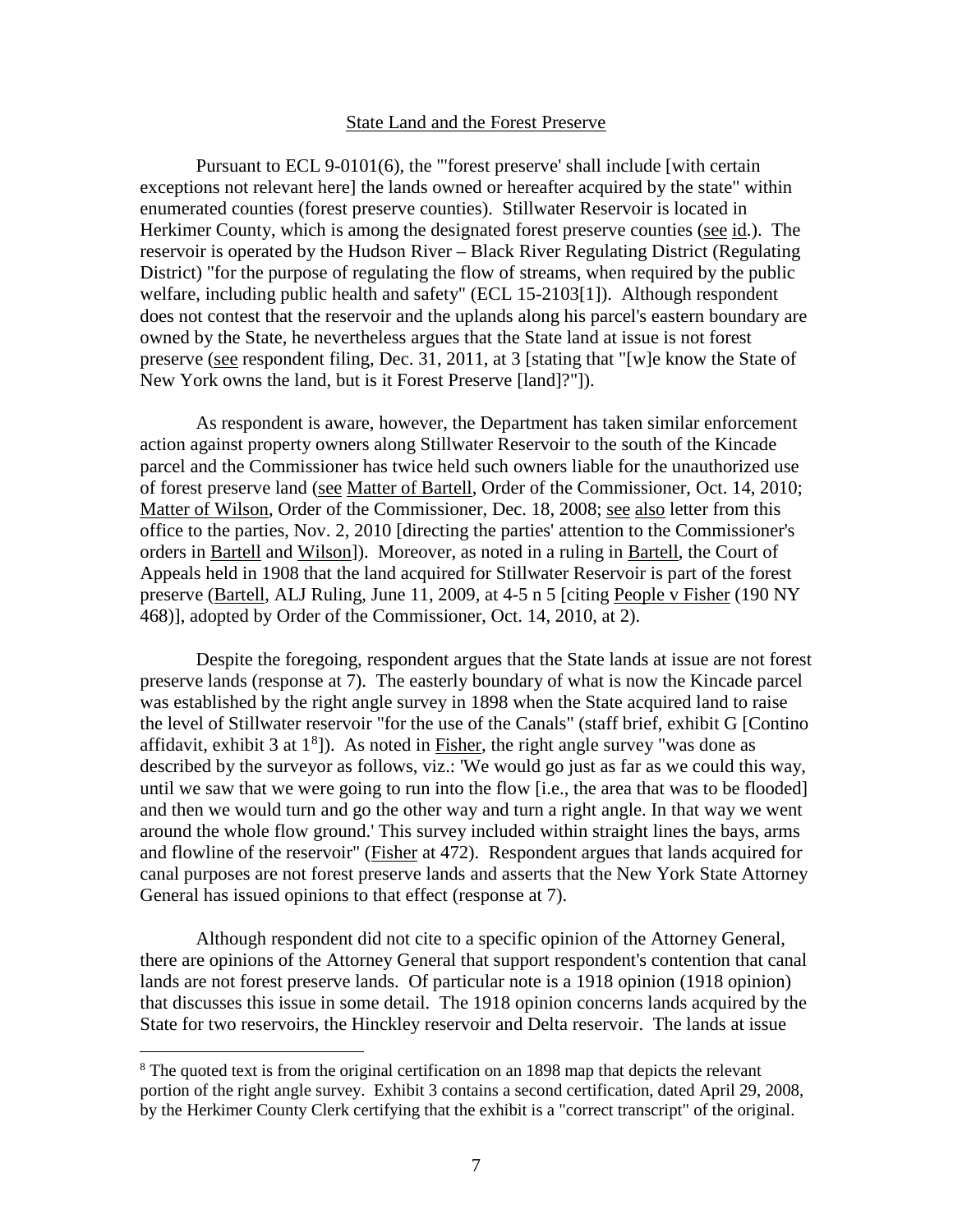were located within forest preserve counties and were acquired "for the improvement of the Erie canal" (1918 Ops Atty Gen 191, 192). The 1918 opinion states that "the lands at the Hinckley and Delta reservoirs including the lands between the flow line and boundary of the area appropriated are not part of the Forest Preserve" (id. at 206). The Hinckley and Delta reservoirs, like Stillwater Reservoir, were acquired for canal purposes (Hinckley and Delta for purposes of the Erie Canal and Stillwater for purposes of the Black River Canal) and are located in forest preserve counties (id. at 192).

In the 1918 opinion, the Attorney General placed substantial weight on the fact that State-owned canal lands, like forest preserve lands, enjoyed constitutional protection. The 1918 opinion cites former New York Constitution article VII, § 8, which expressly provided that certain State-owned canals "shall remain property of the state and under its management forever" (1918 Ops Atty Gen 191, 195). Therefore, the Attorney General opined, "the Constitution makers gave equal dignity and force to the work of the canals and the Forest Preserve" (id. at 196). The Attorney General further opined, however, that "[i]f such lands should later become part of the Forest Preserve, it would be because of some other compelling reason, possibly such as the abandonment of the lands for canal purposes" (id. at 197). That is precisely what has happened with the former canal lands that are at issue in this proceeding.

The lands acquired by the State within the right angle survey were acquired to enlarge Stillwater Reservoir for use of the Black River Canal, and that canal was abandoned in the 1920s (see <http://www.blackrivercanalmuseum.com/CanalHistory.htm> [accessed Jan. 31, 2013] [stating that the Black River Canal was "abandoned by the state in 1922"]; see also Board of Black River Regulating Dist. v Ogsbury, 203 AD 43, 44 [4th Dept 1922] [discussing the then pending acquisition of additional lands to enlarge Stillwater Reservoir, not for canal purposes, but for regulating "the flow of the Black river and its tributaries so that disastrous and destructive floods may be prevented and a somewhat constant flow of water may be secured in the streams in dry seasons"]). Notably, the constitutional provision cited by the Attorney General has been amended and no longer includes the Black River Canal among the canals that are protected (see NY Const, art XV, § 1 [listing only "the Erie canal, the Oswego canal, the Champlain canal, and the Cayuga and Seneca canals"]). As noted above, the Regulating District now operates Stillwater Reservoir to control the flow of the Black River and its tributaries, and not for canal purposes.

In addition to these changes in the law, I note that the 1918 opinion of the Attorney General, while warranting due consideration, is not binding on the courts (see e.g. Matter of American Tel. & Tel. Co. v State Tax Commn., 61 NY2d 393, 404 [1984] [stating that "an opinion of the Attorney-General is an element to be considered but is not binding on the courts"]; Matter of Levine v Regan, 109 AD2d 1016, 1017 [3d Dept 1985] [stating "we reject petitioner's contention that the Attorney-General's opinion in a previous matter . . . is controlling"], affd 66 NY2d 958 [1985]).

In Fisher, the Court held that the lands within the right angle survey "although acquired pursuant to the statutes relating to the canals and works belonging to the state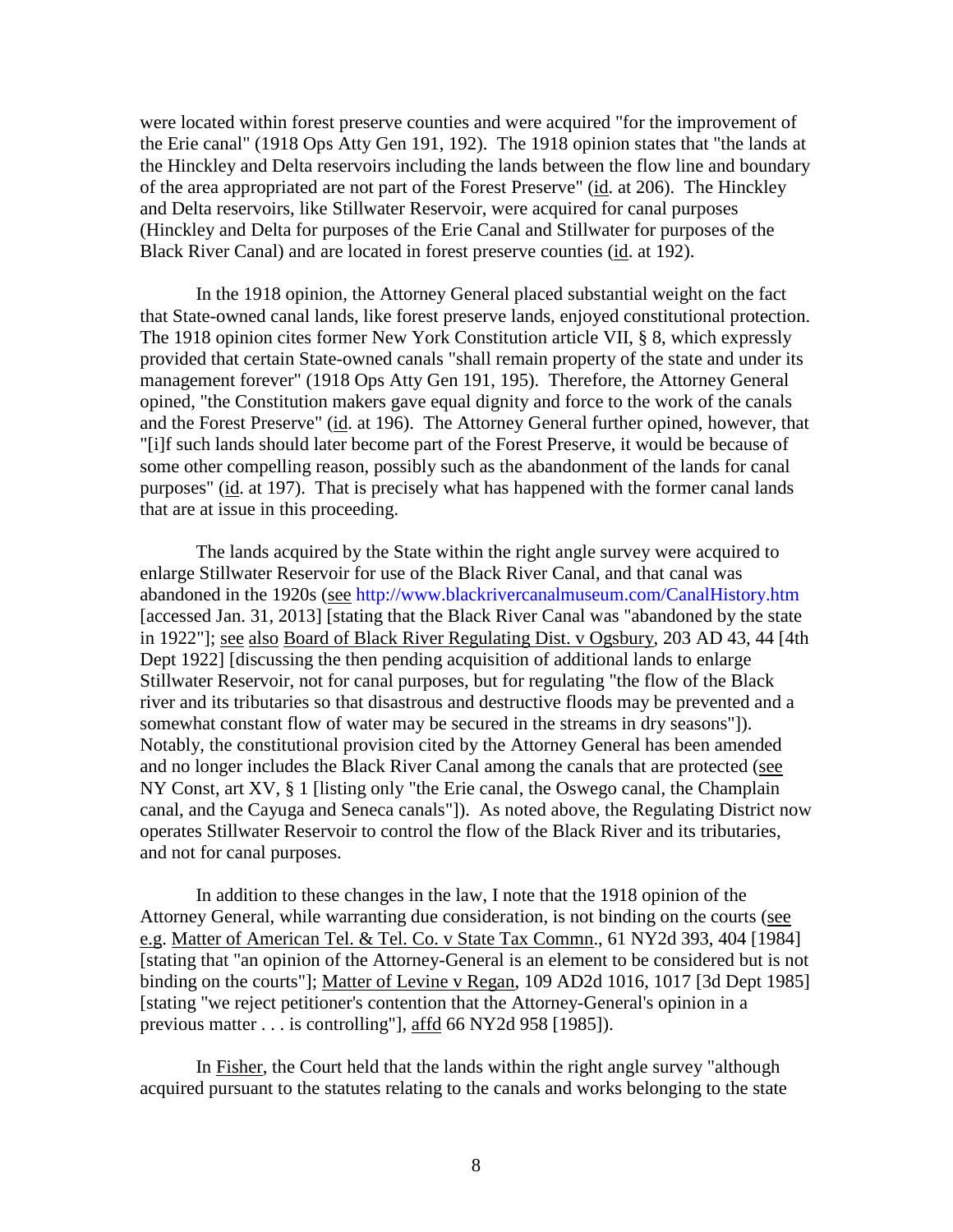connected with the canals, were acquired for purposes and objects directly connected with the forest preserve and the preservation and supply of water in the streams leading from the forest preserve . . . their retention as wild forest lands is within the spirit as well as the letter of the statute creating and defining the preserve" (id. at 480-481). The Court expressly upheld the authority of the "forest, fish and game commission," to bring an action against the former owner of the lands at issue for trespass and removal of trees on forest preserve lands (id. at 481).

In a more recent case, the Appellate Division, Third Department, held that lands acquired by the State that are located within a forest preserve county become part of the forest preserve even where such lands "lie in a populous area . . . unsuitable for wild forest purposes" (People v Patenaude, 286 AD 140, at 141 [1955] [holding that "whatever [the lands] may be in fact, they are in law part of the 'forest preserve''']). In another case, however, the Third Department concluded that a property was not part of the forest preserve despite the fact that it was acquired by the State and was located within a forest preserve county. The Court based its determination on the fact that the land was acquired pursuant to statutory authority that expressly excluded the land from the forest preserve (see Matter of the Town of Indian Lake v State Bd. of Equalization & Assessment of State of NY, 26 AD2d 707 [1966] [noting that both provisions of "the Conservation Law under which the . . . tract was acquired specifically state that property received there under does not become part of the forest preserve"]).

Here, although the State land at issue was originally acquired for use of the canals, that use was long ago abandoned. Moreover, over 100 years ago, the Court of Appeals held that the lands acquired by the State for Stillwater Reservoir were properly part of the forest preserve. Respondent has not identified, nor have I found, any express statutory provision or other controlling authority that would exclude the State lands at issue from inclusion in the forest preserve.<sup>[9](#page-18-0)</sup> Accordingly, I conclude that the State land at issue is part of the forest preserve.

# Riparian Rights

Department staff argues that riparian rights "do not attach to landowners (sic) along artificially created water bodies" (staff brief at 8 [citing Caflisch v Clymer Power Corp., 125 Misc 243 (Sup Ct, Chautauqua County 1925)]). Perhaps in recognition of the limited treatment of this issue by New York courts, staff later states only that "it does not appear" that riparian rights attach to properties along artificial water bodies (id. at 10; see also Lipton v Bruce, 9 AD2d 573 [3d Dept 1959] [leaving open the question of whether riparian rights attach to properties along a reservoir, but holding that the property at issue did not enjoy riparian rights because "there is a strip of land . . . which is never flooded" between the property and the shoreline of the reservoir]). In its last filing on the instant motion, staff acknowledges that respondent's survey indicates that "the **corner** of his

<span id="page-18-0"></span><sup>9</sup> Current law expressly provides that three percent of the lands constituting the forest preserve may be used for the purposes of title 21 of ECL article 15 (river regulation by storage reservoirs), but the statute does not state that such lands cease to be part of the forest preserve (see ECL 15-2111[2]).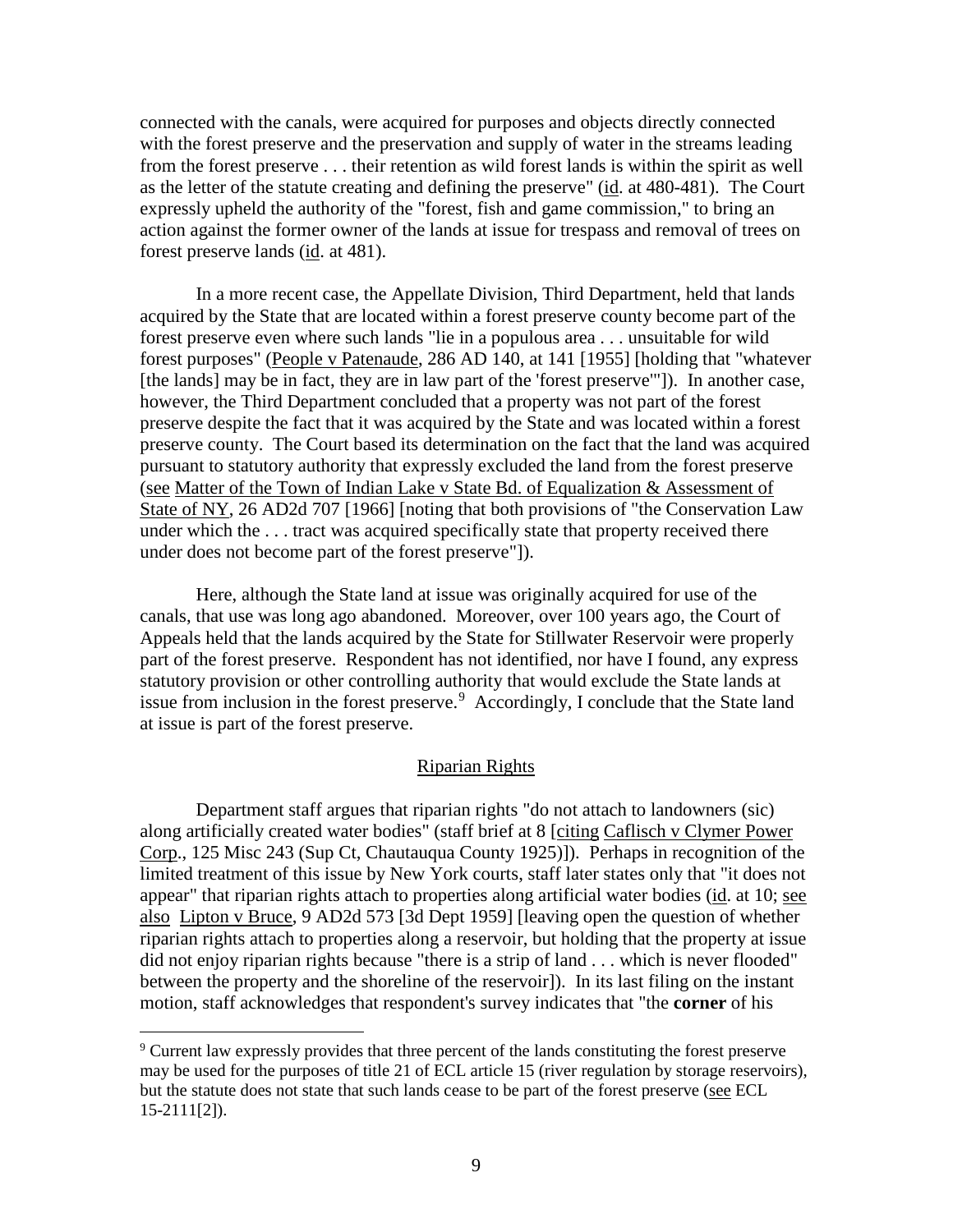property touches the high flow line for the Stillwater reservoir" and states that, as a littoral owner, respondent "is within his rights to erect and maintain a dock extending from his property . . . at [the] location where his property touches the mean high flow line" (staff filing, Jan. 19, 2012, at 1).

I do not consider it necessary to determine whether respondent's claim of riparian rights is valid for the purposes of ruling on staff's motion for order without hearing. At most, respondent claims ownership of a few feet along the mean high water line of Stillwater Reservoir at the northwest corner of his parcel (see respondent filing, Dec. 31, 2011, attachment [respondent's survey]). Respondent's survey identifies the mean high water mark line as the "edge of vegetation" and depicts no more than three feet of the high water line running across the corner of the Kincade parcel (id.).

Department staff does not concede, and I do not hold, that the edge of vegetation as depicted on respondent's survey is the shoreline of Stillwater Reservoir for the purposes of establishing whether the Kincade parcel enjoys riparian rights. Indeed, there is much in the record to call this into question. Staff did extensive research to ascertain the average high water mark of Stillwater Reservoir. For the most recent period analyzed by staff, the period from 1996 to 2004, staff determined that the elevation of the average high water mark of the reservoir was 1677.61 feet (see staff brief, exhibit L [Ashline affidavit at 4]). This is more than twenty inches below the 1679.39 elevation noted on respondent's survey as the elevation of the edge of vegetation on the Kincade parcel. Moreover, staff filed a survey of the Kincade parcel, together with an affidavit by the surveyor, that depicts the lowest elevation of the parcel to be at 1679.6 feet (staff brief, exhibit G [Contino affidavit ¶¶ S-U, exhibit 20]).

Additionally, I note that ECL 15-2101(11) defines the "high flow line" of a reservoir to mean "the line which will be made around a reservoir by the water therein when it is at the level of the crest of the reservoir spillway." Pursuant to ECL 15-2133(1), a regulating district "shall not permit the water in any reservoir to rise above the high flow line thereof, except during floods or other emergencies." According to the Regulating District's website, the spillway crest at the Stillwater dam is at an elevation of 1679.3 feet (see [http://www.hrbrrd.com/bulletin\\_files/Stargetelevation.pdf](http://www.hrbrrd.com/bulletin_files/Stargetelevation.pdf) [accessed Jan. 25, 2013] [also showing that the "historic average elevation" of Stillwater Reservoir ranges from approximately 1664.5 feet to just over 1678 feet each year]). The elevation of the spillway crest was also used to describe the shoreline boundary in a 1992 deed that conveyed lands along Stillwater Reservoir to the Regulating District (see response, exhibit 12 [deed into the Regulating District describing "a point in the shoreline of the Stillwater Reservoir at elevation 1679.3" and setting a boundary line of the parcel as running along the "shoreline elevation contour of 1679.3"]).

For the purposes of deciding the instant motion, I will assume, without deciding, that the edge of vegetation as shown on respondent's survey is the shoreline of Stillwater Reservoir and that, therefore, the Kincade parcel has riparian rights to the reservoir.<sup>[10](#page-19-0)</sup>

<span id="page-19-0"></span><sup>&</sup>lt;sup>10</sup> As discussed above, because the water body at issue is a reservoir, the Kincade parcel may lack riparian rights irrespective of whether it touches the waters of Stillwater Reservoir.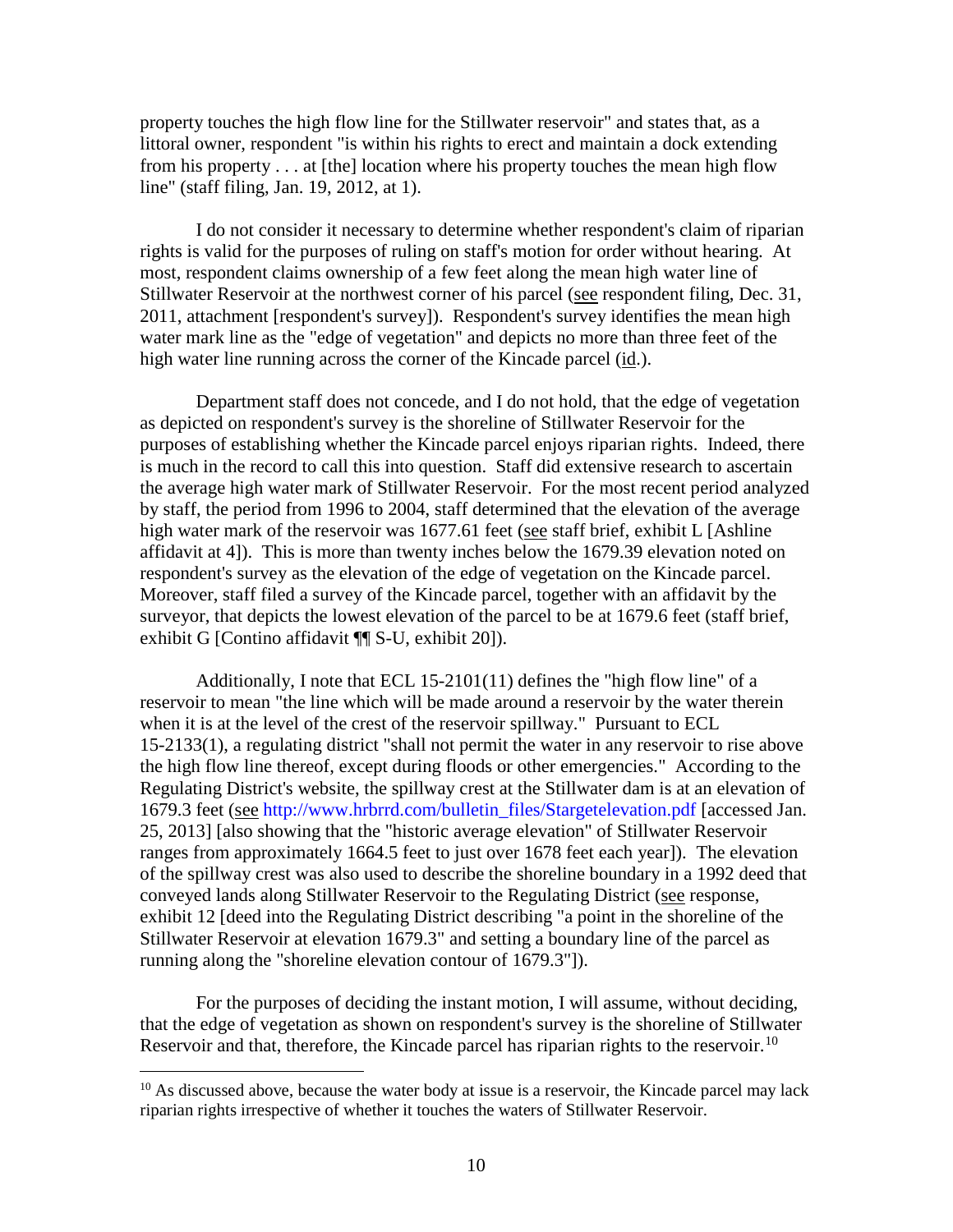Even under these assumptions, however, respondent may be held liable for the violations alleged by Department staff. This is because riparian rights do not include the right to trespass upon uplands owned by another (see Kearns v Thilburg, 76 AD3d 705, 707 [2d Dept 2010] [holding that "[t]he riparian rights of an uplands owner are limited, however, to the waters in front of that owner's property and do not extend to the frontage of the adjoining parcel. Moreover, an uplands owner does not acquire the right to use or access the water fronting a neighboring parcel . . ." (citations omitted)]).

Respondent's own survey plainly depicts that there is a wedge-shaped upland area along the eastern boundary of the Kincade parcel that is owned by the State (see respondent filing, Dec. 31, 2011, attachment). As shown on respondent's survey, the stone stairway erected by respondent crosses this State-owned upland. This upland area is also the area where staff alleges respondent has undertaken vegetative management. Accordingly, respondent may not rely upon his assertion of riparian rights as a defense against staff's allegations concerning respondent's stairway and vegetative management on the State lands at issue.

With regard to the floating dock, all of the photographic evidence depicting the location of the dock relative to the shoreline depicts the dock extending out generally in line with the base of respondent's stairway (see response, exhibit 6 [photograph at 7], exhibit 17 [photographs at 4-6]; staff brief, exhibits C [Scanlon affidavit (photographs 8, 12)], D [Keating affidavit (photograph 1)], E [Rivers affidavit (photograph 5)]). As noted above, the lower portion of respondent's stairway is located entirely on State land. Accordingly, Department staff's allegations regarding respondent's floating dock do not concern the use of the foreshore and waters adjacent to the three feet of shoreline that respondent claims is on the northeast corner of his parcel.

In addition to his argument that his parcel enjoys riparian rights because of its frontage on Stillwater Reservoir, respondent argues that his parcel retains riparian rights to the reservoir pursuant to the chain of title for his parcel. Specifically, respondent proffers a 1901 deed which conveyed certain lands of the Adirondack Timber and Mineral Company. Respondent asserts that the deed reserved "the rights at all times, on the part of the said Grantor and his Assigns to a reasonable use of the shore of the Reservoir" and respondent argues that those rights extend to his parcel (response at 7, exhibit 9). Staff responds that the 1901 deed relates to land "located well to the north of Respondent's parcel and is not connected in any way to his parcel and the 1902 deed that is in Respondent's chain of title" (staff filing, Oct. 17, 2008, at 3).

The 1901 deed does not appear in the deeds identified by staff as comprising "the chain of title to the Respondent's parcel from 1898 forward" (staff brief, exhibit G [Contino affidavit ¶ L]; see also id. [Contino affidavit ¶ F.1.ii [listing all deeds in respondent's chain of title since 1898]). Moreover, the 1901 deed states that the subject lands are being conveyed to Elon R. Brown and not, as respondent asserts, to "Titus Meigs" (response at 7, exhibit 9). The deed into Titus Meigs and Ferris Meigs that is in the chain of title for the Kincade parcel is the 1902 deed identified by staff and it does not contain a reservation of the right to use of the shore of Stillwater Reservoir (see staff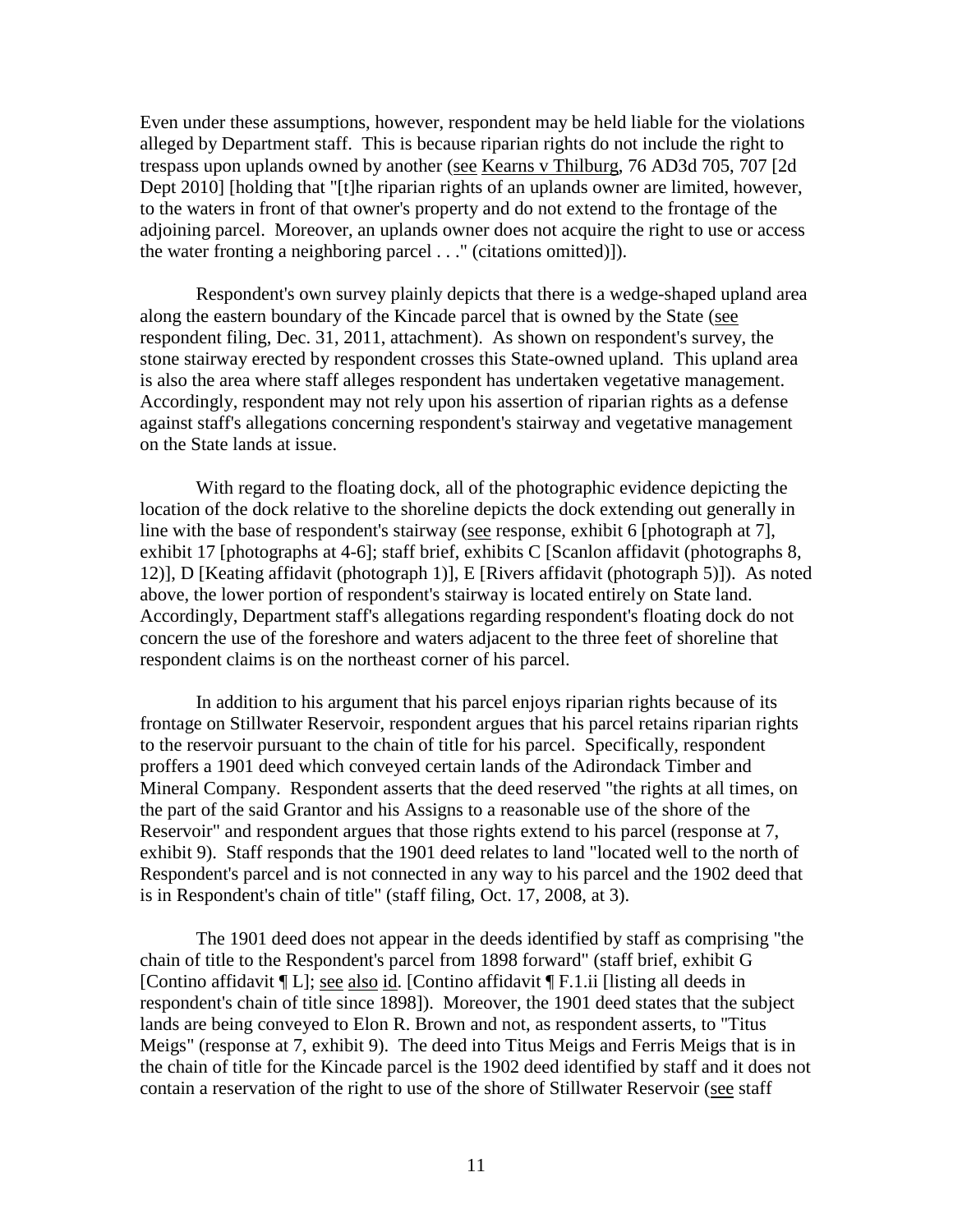brief, exhibit G [Contino affidavit [F.1.ii, exhibit 4]). In any event, where a parcel having riparian rights is subdivided, only those parcels that remain contiguous to the water body retain those rights, unless the deed to a noncontiguous parcel expressly reserves riparian rights (see Durham v Ingrassia, 105 Misc 2d 191, 200 [NY Sup Ct, Nassau County 1980] [holding that "it must be noted where a tract of land . . . abuts a waterway, and a portion thereof . . . not contiguous to the waterway is conveyed to separate owners, such conveyance deprives the noncontiguous portions so transferred of their 'riparian' status; unless a specific reservation of riparian rights is placed in the deed"]). The 1918 deed that subdivided what is now the Kincade parcel from a larger tract does not contain a reservation of rights to use Stillwater Reservoir (staff brief, exhibit G [Contino affidavit, exhibit 7] [deed by James and Lucy Dunbar conveying "Lot No. 2, of [the] Dunbar Cottage Lots"]).

I conclude that the riparian rights enjoyed by the Kincade parcel, if any, are the result of its having frontage on the mean high water line of Stillwater Reservoir. Because the area adjacent to where respondent claims frontage on Stillwater Reservoir is not the area that is the subject of this proceeding, I further conclude that the issue of whether the Kincade parcel has riparian rights is immaterial to these proceedings.

## Kimball Road

In addition to his assertion that the northeast corner of his parcel is below the mean high water mark of Stillwater Reservoir, respondent also asserts that this same northeast corner touches a public road. Specifically, respondent asserts that there is "a public road that runs just in front [i.e., on the reservoir side] of my property called the Kimball [R]oad" (response at 9). Based on this assertion, he argues that "any use of the land under the water in front [of] my land would have been on the public road that is neither the jurisdiction of the DEC nor [the Regulating District]" (id. at 11). This argument fails for several reasons.

First, assuming that all other issues relating to respondent's Kimball Road argument were resolved in respondent's favor, the assertion that the dock is always floating above Kimball Road presents an impossibility. As the record plainly reflects, the water level of Stillwater Reservoir fluctuates widely, sometimes exposing substantial portions of the foreshore near the Kincade parcel (see e.g. staff brief, exhibits C [Scanlon affidavit, photographs 1, 2, 12], E [Rivers affidavit, photographs 2, 5], N [Damato affidavit, photograph 17) and sometimes reaching to or near the northeast corner of the Kincade parcel (see e.g. response, exhibits 15, 17 at 4-6; staff brief, exhibits D [Keating affidavit, photograph 1], G [Contino affidavit, exhibit 21], J at 3-9; see also staff brief, exhibit L [Ashline affidavit at 3-9]). These fluctuations in the location of the shoreline necessitate corresponding changes in the location of respondent's dock. Accordingly, at most, respondent's dock floats above Kimball Road only on those occasions when the level of the reservoir dictates that it must.

In addition, respondent fails to establish the location of Kimball Road in relation to the Kincade parcel or, more particularly, in relation to where he floats his dock.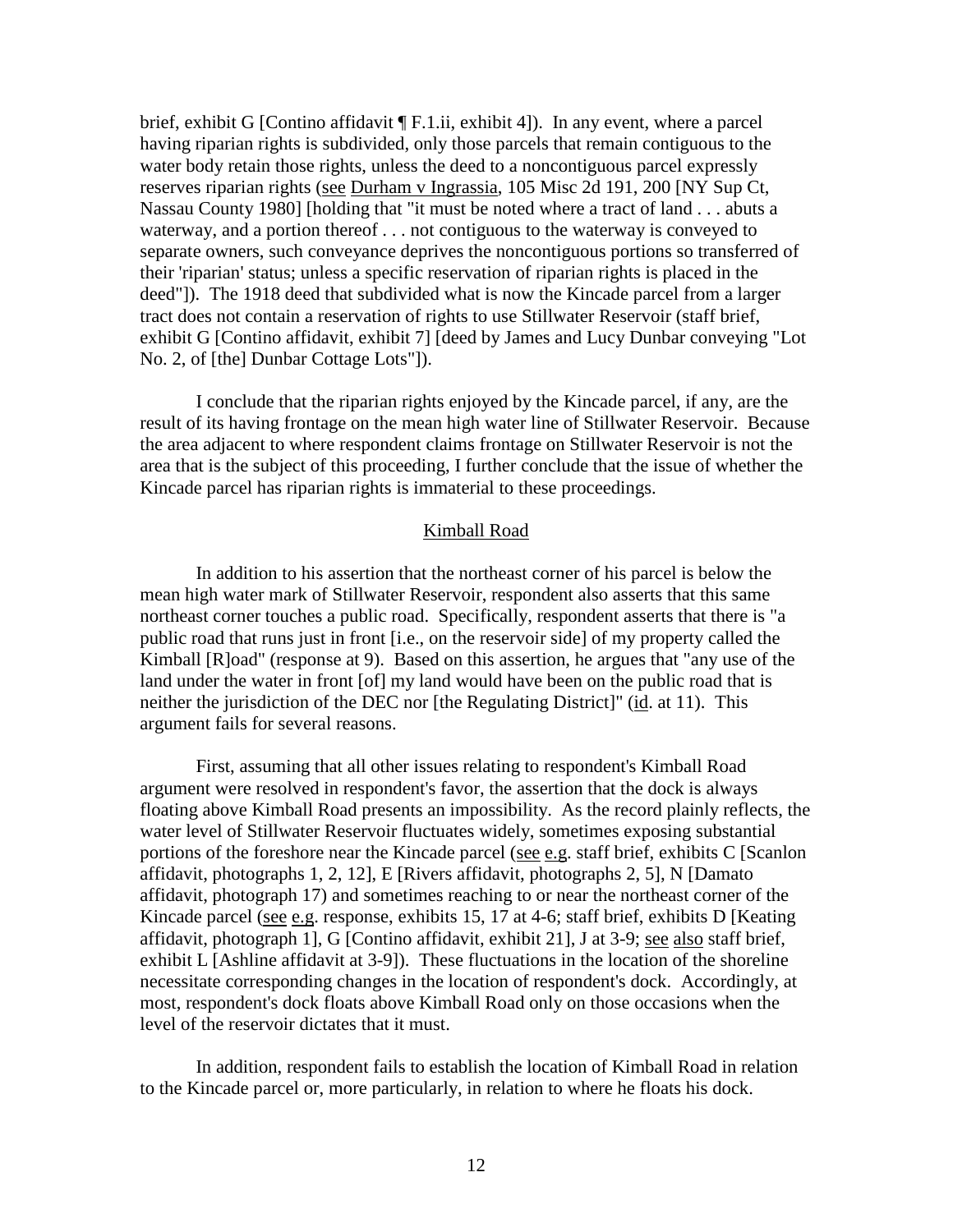Respondent proffers a partial copy of an undated, unsigned map (exhibit 12 map) and asserts that it establishes that the northeast corner of his parcel touches the edge of Kimball Road (response at 11, exhibit 12 at  $9<sup>11</sup>$ ). The exhibit 12 map, however, depicts the boundaries of the Kincade parcel in a manner that is inconsistent with all of the other maps in the record that depict the boundaries of the parcel. The exhibit 12 map depicts three contiguous parcels of equal size (the dimensions of the parcels are not stated and no scale is provided) along the western boundary line of lands owned by the "State of New York" (id.). Respondent asserts that the northernmost of these three contiguous parcels is now the Kincade parcel.<sup>[12](#page-22-1)</sup> The exhibit 12 map also depicts what appears to be the present-day high flow line of Stillwater Reservoir. Respondent asserts that the map demonstrates that the northeast corner of his parcel is both at the edge of Kimball Road and on "the lake side of the high water mark" (response at 11).

No other map filed by the parties depicts the Kincade parcel as one of three contiguous parcels of the same size (see e.g. response, exhibits 4 at 1-3 [undated portions of three tax maps, respondent states the second map depicts a correction done by the Town of Webb in 1999 (response at 3)], 5 at 1 [undated map], 14 at 2 [1993 Kovach survey]; respondent filing, Dec. 31, 2011, attachment [respondent's survey]; staff brief, exhibit G [Contino affidavit, exhibits 1 (2006 Department survey), 15 (1971 DEC survey), 17 (1927 Dunbar subdivision map), 18 (1924 map of lands to be flowed), 20 (2007 DEC spot elevations map)]). Where sufficient information on the relevant boundary lines is provided, the parcels along the western boundary of the State lands near the Kincade parcel are depicted as a mix of 100-foot wide lots and 50-foot wide lots, with the Kincade parcel shown as a 50 foot-wide lot sandwiched between two 100-foot wide lots. This is also consistent with the deeds in the chain of title for the Kincade parcel which describe the parcel's eastern boundary line along the State land as being 50 feet wide (see e.g. staff brief, exhibit G [Contino affidavit, exhibits 7 at 1 (1918 deed conveying "Lot No. 2, of [the] Dunbar Cottage Lots" from Dunbar to Harrington and Foster)], 12 at 2 (1999 deed conveying the same described parcel from Arthur C. Kincade to himself and respondent<sup>13</sup>)]).

I conclude that the parcel identified by respondent as the Kincade parcel on the exhibit 12 map is not an accurate depiction of respondent's parcel. Accordingly, the exhibit 12 map is not probative of the location of the northeast corner of the Kincade parcel in relation to Kimball Road or the high flow line of Stillwater Reservoir.

<span id="page-22-0"></span> $11$  The road depicted on the exhibit 12 map is not named. There is only one map in the record on which the name Kimball Road appears to have been on the original version of the map (see response, exhibit 11 at 4). The name Kimball Road also appears on one other map, but that map is a copy of a portion of the right angle survey map upon which the name Kimball Road has been added (see id. at 5; cf. id. at 3; staff brief, exhibit G [Contino affidavit, exhibit 3 (certified copy of the original right angle survey map)]).

<span id="page-22-1"></span> $12$  The northernmost parcel is marked, apparently by respondent, as "Kincade Now" (id.).

<span id="page-22-2"></span><sup>&</sup>lt;sup>13</sup> There is also a 2001 deed into respondent alone, reserving a life estate to Arthur Kincade, but that deed does not contain a metes and bounds description of the parcel and instead refers back to the 1999 deed for the parcel description (id. [Contino affidavit, exhibit 13]).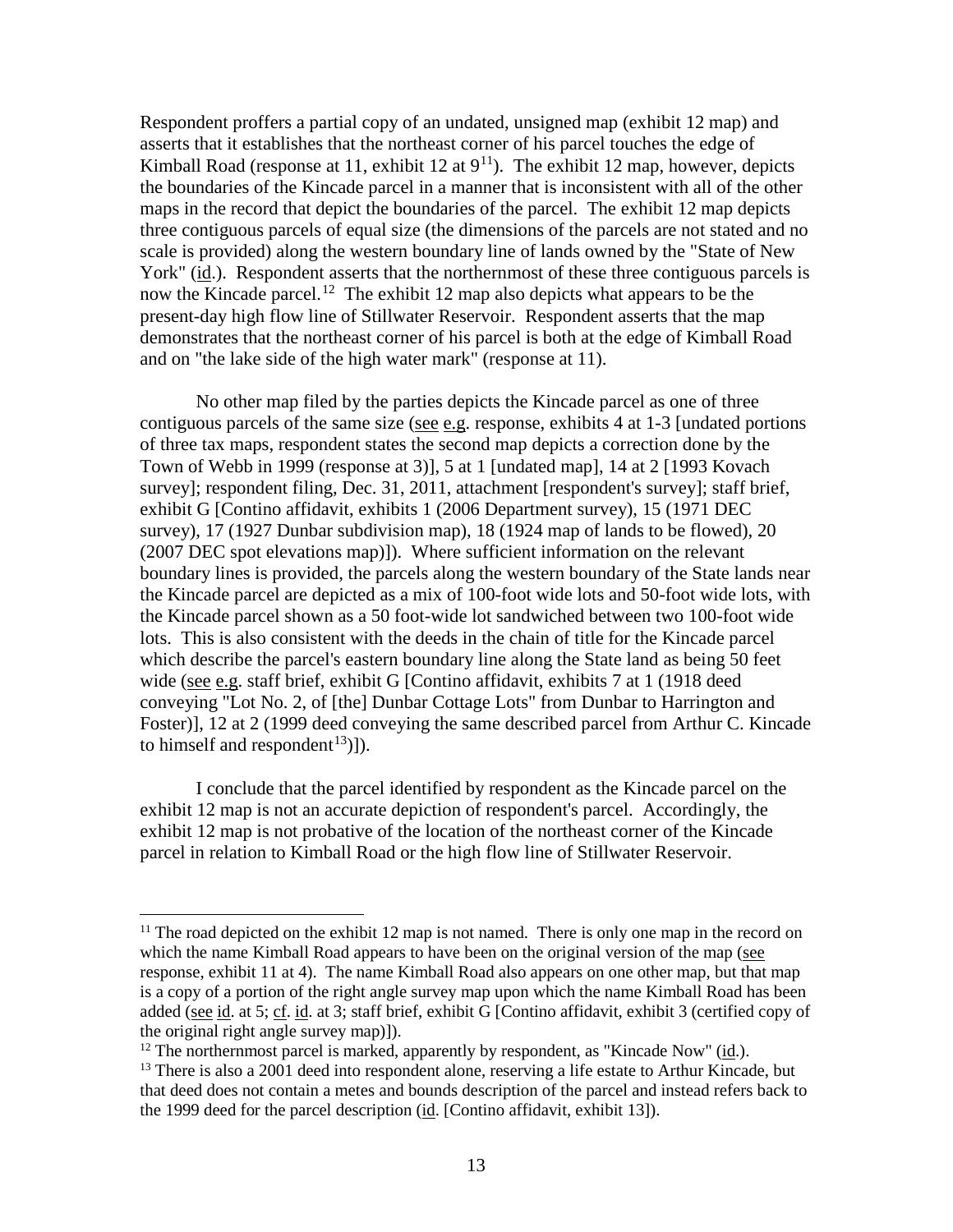Among the maps filed by Department staff is a map (takings map) of "Lands to be Taken, Flowed or Damaged" that was created in May 1923 by the former Black River Regulating District when it was in the process of acquiring lands that were to be flooded when the height of Stillwater Dam was raised (staff brief, exhibit G [Contino affidavit, exhibit 18]). The takings map bears a certification by the Department that it is a "true and complete" copy of the original map which is maintained by the Department. Like respondent's exhibit 12 map, the takings map depicts the present-day high flow line of the reservoir (id. [depicting the "High Flow Line" of the "Area to be Flowed" by raising the Stillwater Dam]). The takings map depicts the Kincade parcel as being 50 feet wide, sandwiched between two 100-foot wide parcels, with the high flow line passing to the north of the northeast corner of the Kincade parcel.<sup>[14](#page-23-0)</sup> The takings map depicts Kimball Road (as an unnamed road) crossing the State land boundary line, not at the Kincade parcel, but near the northeast corner of the 100-foot wide parcel to the immediate north of the Kincade parcel (id.).

The right angle survey also depicts Kimball Road (again, as an unnamed road). The lot that is today the Kincade parcel did not exist at the time that the right angle survey was created, however, the right angle survey map shows the section of the State land boundary where the Kincade parcel is now located. Specifically, the Kincade parcel is located along the section of the right angle survey line (north-south line) that runs north-south, just north of the Carthage and Lake Champlain Road (see staff brief, exhibit G [Contino affidavit, exhibit 3 (the north-south line is depicted near the center of the map)]). Using the southernmost point of the north-south line as the starting point, the map shows Kimball Road crossing the north-south line approximately 750 feet to the north. Using the same starting point on the 2006 Department survey (staff brief, exhibit G [Contino affidavit, exhibit 1]) the northeast corner of the Kincade parcel is depicted as less than 650 feet to the north on the north-south line. Accordingly, these maps, like the takings map, indicate that the northern boundary line of the Kincade Parcel intersects the State land boundary line approximately 100 feet south of Kimball Road.

Not only does respondent err with respect to the location of Kimball Road in relation to the Kincade parcel, respondent also fails to introduce evidence that would support his assertion that Kimball Road was once, and is now, a public roadway (see Zuckerman v City of New York, 49 NY2d 557, 562 [1980] [holding that "mere conclusions, expressions of hope or unsubstantiated allegations or assertions are insufficient" to defeat a motion for summary judgment; Matter of Locaparra at 4 [stating that "a party responding to a motion for summary judgment may not merely rely on conclusory statements and denials but must lay bare its proof"]).

<span id="page-23-0"></span> $14$  This is also consistent with the 1924 deed under which the State acquired that portion of the parcel (north parcel) to the north of the Kincade parcel that was to be flooded by the raising of the dam. The 1924 deed describes the portion of the north parcel that is to be flooded and states that the eastern boundary, measured south from the northeast corner of the north parcel, will be "about 94 feet" (see staff brief, exhibit G [Contino affidavit, exhibit 14 at 1]). The eastern boundary of the north parcel is 100 feet long (see id. exhibits 17, 18, 20; response, exhibit 14). Accordingly, the 1924 deed indicates that the flowed land intersects the eastern boundary of the north parcel approximately six feet north of the northeast corner of the Kincade parcel.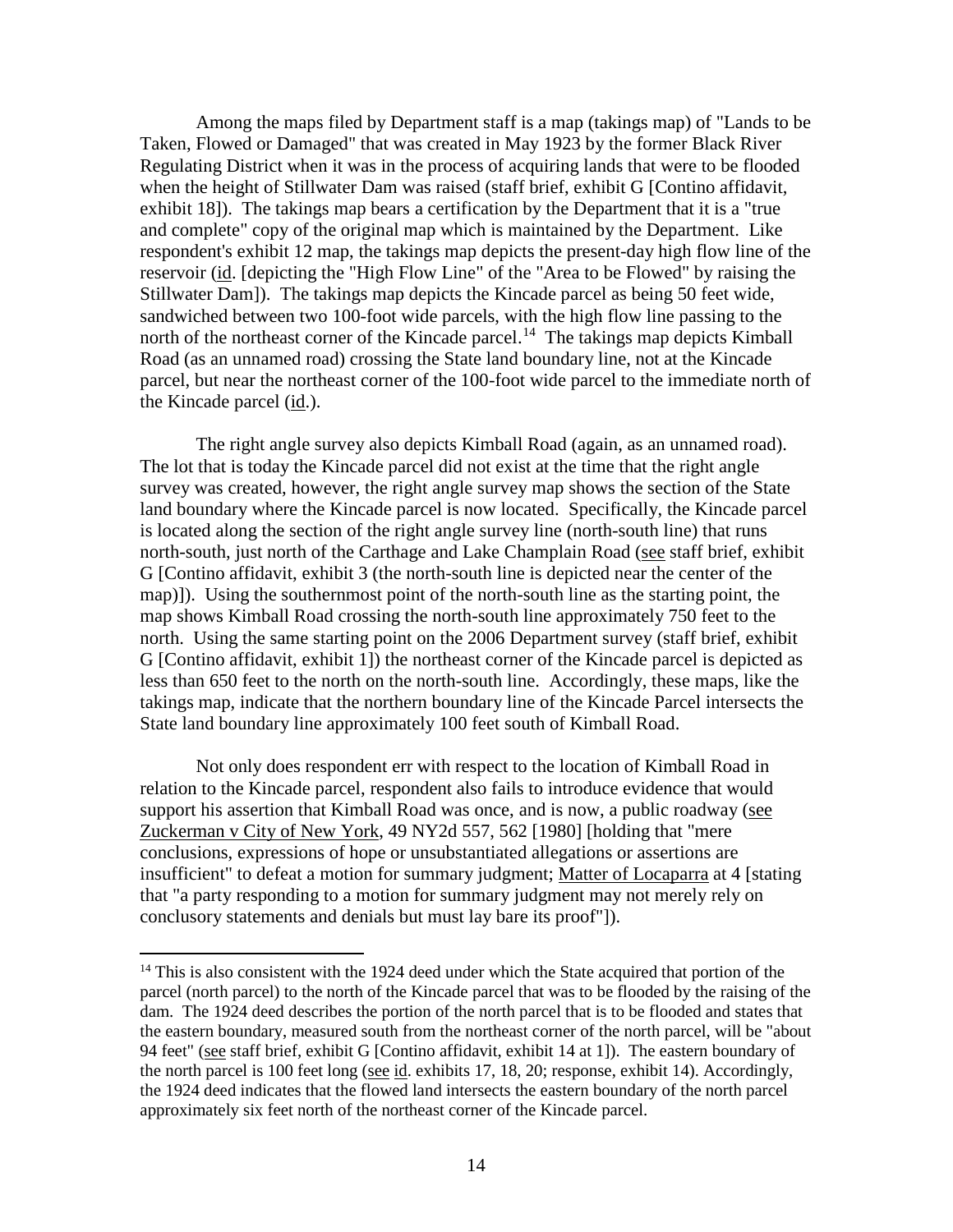Respondent's argument that his dock floats over Kimball Road and is, therefore, not under DEC jurisdiction, is in conflict with his assertion that Kimball Road is a public highway. If it is true that the road is submerged under water that is of sufficient depth to float respondent's dock, then it is also true that the road is impassable to normal foot or vehicular traffic (see Ciarelli v Lynch, 69 AD3d 1008, 1010-1011 [3d Dept 2010] [holding that when determining whether a public road has been abandoned "the relevant inquiry is whether travel on the road, whether by vehicle or on foot, continued to occur in forms reasonably normal, along the lines of an existing street" (internal quotation marks and citations omitted)]). The record clearly establishes that the portion of Kimball Road that passed nearest to the Kincade parcel is sometimes submerged below the waters of Stillwater Reservoir and that significant portions of the road are now at elevations below the crest of Stillwater Dam (see response at 13, exhibit 15; staff brief, exhibit G [Contino affidavit ¶ T, exhibits 18, 21]). Despite the foregoing, respondent argues that parts of the road are exposed every year when the water level of the reservoir is low, thereby allowing "the public and tax payers to get . . . to their properties to perform repairs or upgrades" (response at 9).

Respondent's assertion that Kimball Road is exposed and used every year is not supported by any photographs, affidavits, or other evidence proffered by respondent<sup>[15](#page-24-0)</sup> ( $cf.$ ). Ciarelli, 69 AD3d at 1011 [noting that "[p]hotographs of the road show it to be in relatively good condition, and it would be readily accessible had plaintiffs not obstructed its path"]). The photographs in the record that depict the exposed foreshore of Stillwater Reservoir near the Kincade parcel show only beach and rock, nothing approximating a roadway or its vestiges (see e.g. staff brief, exhibits C [Scanlon affidavit, photographs 1, 2, 6, 7 (note that the small boathouse pictured is on the parcel to the north of the Kincade parcel and is located approximately where respondent asserts Kimball Road ran), 12], E [Rivers affidavit, photographs 2, 5]).

Moreover, the assertion that certain properties are accessible by car when the reservoir is low does not establish that Kimball Road exists as a public roadway today. Low reservoir levels may allow vehicles to travel on lands that are flooded at other times regardless of whether there was once a road on those lands. Even assuming that access to these properties is made via the former route of Kimball Road, an assumption for which there is no evidence in the record, the occasional use of that route would not undermine the determination that the road was abandoned (see Abess v Rowland, 13 AD3d 790, 792

<span id="page-24-0"></span><sup>&</sup>lt;sup>15</sup> Respondent proffered a copy of a lease to a non-party that was granted by the Town of Webb for use of a portion of an abandoned road "to be used and occupied only and solely to support a floating wooden dock" (respondent filing, Nov. 1, 2008, attachment ¶ 3). That lease, however, does not relate to Kimball Road. Rather, the lease relates to a section of the former Carthage and Lake Champlain Road and, therefore, has no bearing on whether Kimball Road exists today as a public roadway (see id., attachment ¶ 2 [stating that the abandoned road is depicted on "the attached July 25, 2000 Survey Map No. 11593" (although respondent failed to include the referenced map, the map is included in staff's filings [see staff brief, exhibit G (Contino affidavit, exhibit 16)] and depicts the area to the south of the Kincade parcel and a portion of the former "Carthage – Lake Champlain Road")]).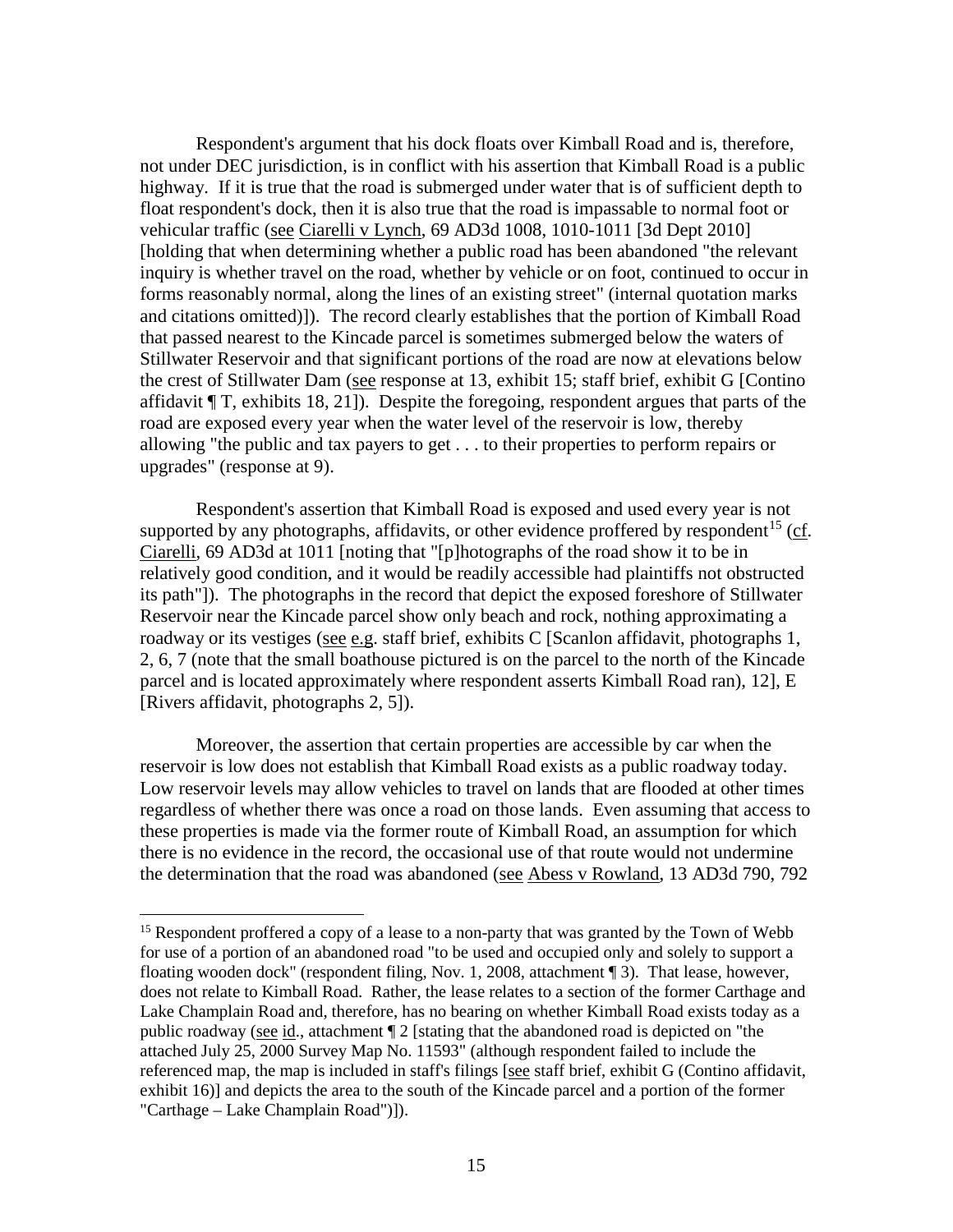[3d Dept 2004] [holding that "occasional, limited use will not defeat a finding of abandonment"]).

It is also not clear that Kimball Road was ever used as a public highway. No records have been proffered that establish the road was once open to the public. The right angle survey map depicts Kimball Road as an unnamed dead-end road, less than a mile long, that extended north from what was then the Carthage and Lake Champlain Road to the site of an earlier dam on the Beaver River (staff brief, exhibit G [Contino affidavit, exhibit 3]). Kimball Road is the only road that is depicted in the vicinity of the dam site and may have been nothing more than an access road. The current site of Stillwater Dam is accessed, appropriately enough, via Necessary Dam Road. Unlike Kimball Road, which ran to the east of the Kincade Parcel, below the elevation of the current high flow line of Stillwater Reservoir, Necessary Dam Road runs on uplands to the west of the Kincade parcel (see [http://www.dec.ny.gov/docs/regions\\_pdf/stillwat.pdf](http://www.dec.ny.gov/docs/regions_pdf/stillwat.pdf) [accessed Feb. 7, 2013]; response, exhibit 4 [tax maps depicting the portion of Necessary Dam Road nearest to the Kincade parcel]). A 1927 map of the area, signed by a licensed professional engineer and land surveyor, does not depict Kimball Road at all, but does depict the southern portion of a "Road to Dam" at the location of Necessary Dam Road (see staff brief, exhibit G [Contino affidavit, exhibit 17]).

Additionally, as depicted on the right angle survey map, Kimball Road was located entirely on lands then owned by the Adirondack Timber & Mineral Company (ATMC), and was partially within and partially without the boundaries of the right angle survey (staff brief, exhibit G [Contino affidavit, exhibit 3]). The two sections of Kimball Road that were outside the right angle survey boundary were appropriated from ATMC by the State as discrete parcels (see id. [Contino affidavit, exhibit 2 at 2 (note that the two sections of Kimball Road are described under the heading "Description of Road to be Condemned on the Land of the Adirondack Timber & Mineral Company" and the "beginning" points in the deed descriptions for the parcels are denoted on the right angle survey map)]). If Kimball Road had been a public highway, the State would not have needed to appropriate the land from ATMC in order to use the road.

From all of the foregoing, I conclude that respondent's arguments concerning Kimball Road are without merit and unsupported by evidence. Accordingly, respondent may not rely upon use of Kimball Road as a defense against staff's allegation that respondent maintained his floating dock over State land without authorization from the Department.

### Other Issues Raised by Respondent

#### --Estoppel

Respondent argues that "DEC has recognized that the up land owners have been utilizing the state land in front of them for reasonable use of recreation for the past ninety years" and questions the legality of the Department's current enforcement effort (response at 2). Essentially, respondent's argument is one of estoppel. Regardless of whether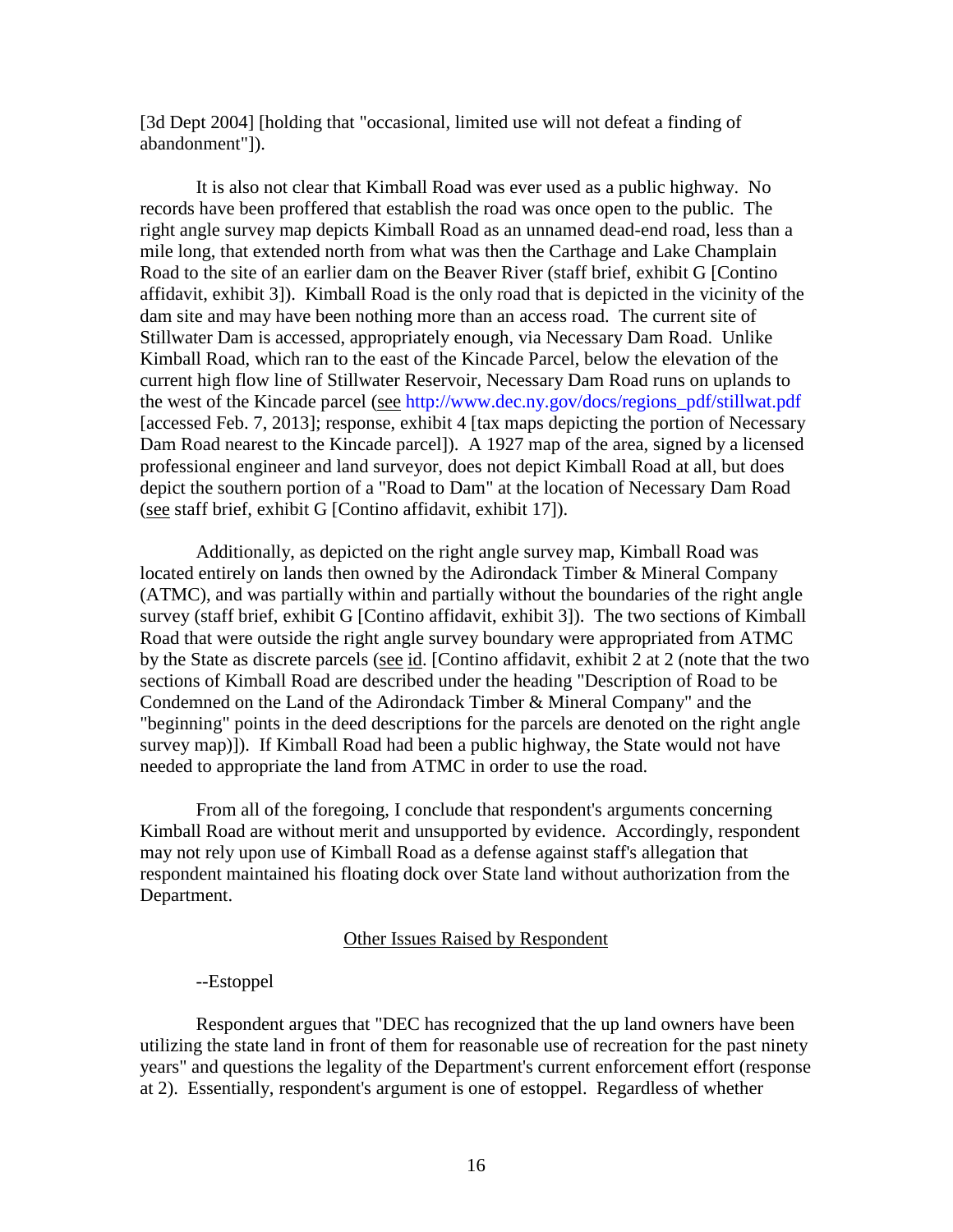respondent is able to establish the elements of estoppel, the defense of estoppel is unavailable to respondent in the context of this proceeding. It is well settled that a governmental unit may not be estopped from the proper discharge of its statutory duties (see e.g. Matter of Schorr v New York City Dept. of Housing Preserv. and Dev., 10 NY3d 776, 779, [2008] [stating that "It is well settled that estoppel cannot be invoked against a governmental agency to prevent it from discharging its statutory duties" (internal quotation marks and citations omitted)]; Matter of Parkview Assoc. v City of New York, 71 NY2d 274, 282 [1988] [holding that "estoppel is not available to preclude a municipality from enforcing the provisions of its zoning laws and the mistaken or erroneous issuance of a permit does not estop a municipality from correcting errors, even where there are harsh results"] [citations omitted]). Here, the Department has a clear statutory duty to protect forest preserve land and the Department's prior acquiescence toward respondent's activities cannot serve to foreclose the Department from fulfilling that duty.

### --Double Jeopardy

Respondent states that he was issued a ticket in December 2003 for replacing the stairs from his parcel to the reservoir. He further states that he was scheduled to attend a hearing on the ticket sometime in early 2004, but that he had to cancel because of health reasons. He asserts that he was later advised by the Department that if he "didn't [hear] from anybody by [December 31,] 2004 that the ticket would be thrown out" (response at 6). Respondent argues that, since he was not subsequently contacted about the ticket, the matter was resolved and he asks, "is the DEC allowed to play double jeopardy?" (id.).

This argument is without merit. The 2003 ticket issued to respondent was not adjudicated nor was it formally resolved through an order on consent or other means. Moreover, the charge set forth under the 2003 ticket alleges that respondent excavated the bank of the reservoir below the mean high water line in violation of ECL 15-0505(1) (see response, exhibit 7). That alleged violation is not charged as part of the instant proceeding. Accordingly, it cannot be said that respondent has twice been put in jeopardy for the same offense (see People v Gause, 19 NY3d 390, 394 [2012] [holding that "[a]t its core, double jeopardy precludes the government from prosecuting a defendant for the same offense after an acquittal or a conviction; or from imposing multiple punishments for the same offense in successive proceedings" (internal quotation marks and citations omitted)]).

## First Cause of Action

By its first cause of action, Department staff alleges that at various times between May 25, 2001 and August 24, 2007, respondent cut, removed, injured or destroyed trees or other property on State land without authorization, in violation of ECL 9-0303(1). Respondent denies the allegation (response at 15).

Respondent does not deny that the vegetation on the eastern portion of the Kincade parcel is similar in appearance to the vegetation on the adjoining State land east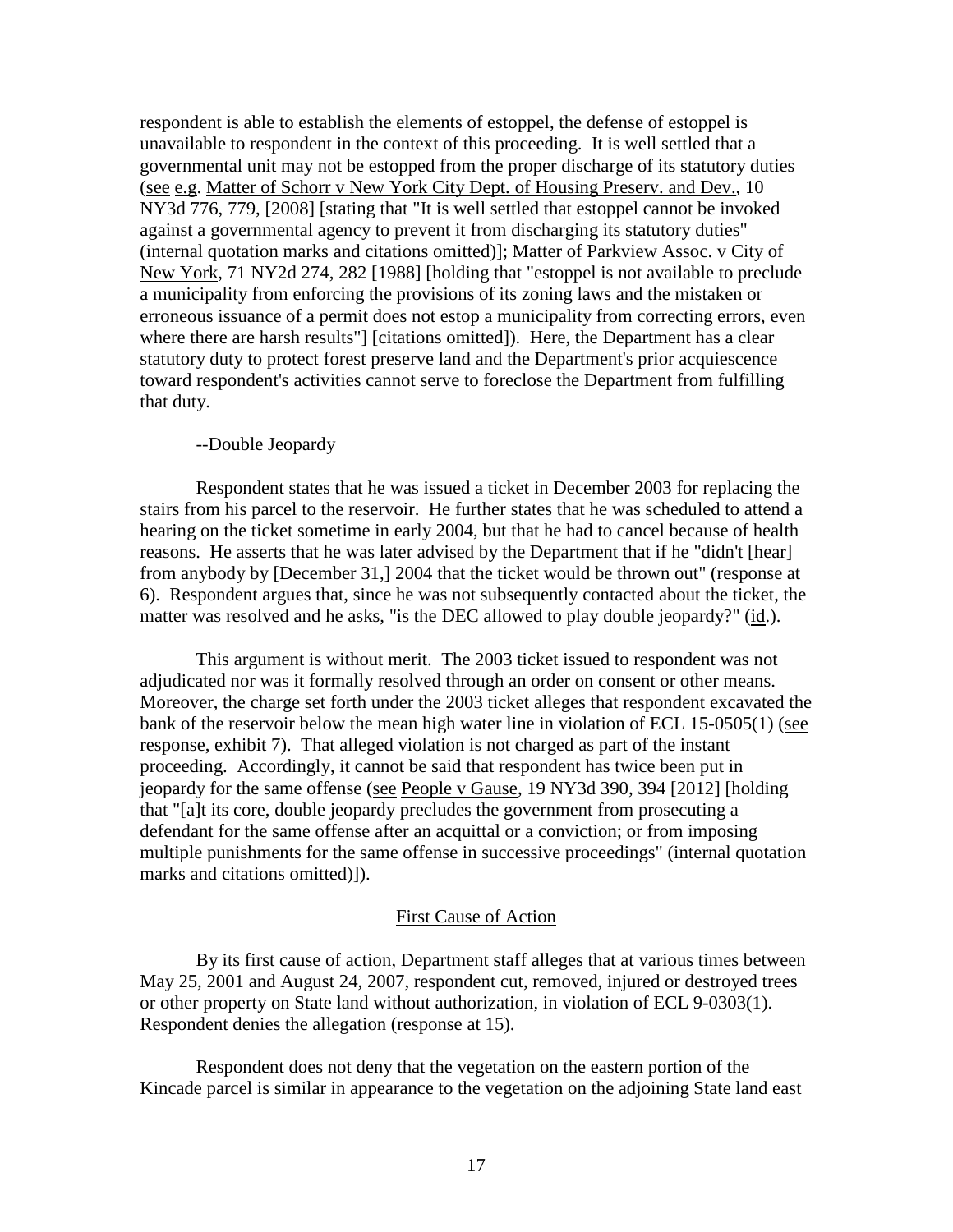of his parcel. Respondent also acknowledges that "the pattern of vegetation" in the subject area "has not changed in forty plus years" (response at 15-16 [referring to exhibit 17 at 2]). The vegetation in much of this area, on both sides of the State land boundary, has a lawn-like appearance, with little variety in plant species, and is generally uniform in height (see e.g. response, exhibit 17 at 2-6; staff brief exhibits C [Scanlon affidavit  $\P$ E.2-E.4, photographs 2, 3, 6, 12], D [Keating affidavit ¶ 3, photograph 2], E [Rivers affidavit ¶¶ 4.A, 4.C-4.D, photographs 1, 3-4], N [Damato affidavit, photograph 19]). Respondent denies that he has actively managed the vegetation on the State-owned portion of this area and argues that the lawn-like appearance is the result of foraging by wildlife (response at 16, exhibit 17 [photographs at 4-6]). He states that he has observed ducks, squirrels, chipmunks, geese and ravens foraging on the site (id.).

Department staff filed the affidavit of a DEC forester with extensive forestry experience in support of this cause of action (see staff brief, exhibit E [Rivers affidavit  $\P$ ] 1-3]). The forester attests that the conditions he observed on the site "clearly demonstrate prolonged vegetative maintenance . . . The most compelling indicator of maintenance is a low density of mature trees and lack of tree seedlings and/or saplings" (id. [Rivers affidavit ¶ 4.A]). Attached to the forester's affidavit are a series of photographs that portray the differences between areas where vegetation has been actively managed and areas where the vegetation has generally been left in its natural state. Of particular note are the forester's comparisons between photographs of the State land at issue and adjacent or nearby State lands where the vegetation has not been actively managed (id. [Rivers affidavit  $\P$  4, photographs 1 through 8]). As staff's proffer demonstrates, the routine management of vegetation at the site results in the destruction of young trees and other plants and prevents them from reaching maturity (id.). Staff's proffer establishes that vegetation at the site was actively managed at various times from 1998 through August 30, 2007 (see findings of fact ¶ 4).

I conclude that Department staff has met its burden to establish that respondent violated ECL 9-0303(1) by cutting, removing, injuring, or destroying trees or other property on the site without authorization during the time period alleged in the complaint. Staff has filed sufficient evidence in admissible form to establish a prima facie case as to this cause of action. In response, respondent has offered conjecture. Respondent's speculation that the foraging of wild animals may have resulted in the lawn-like appearance of the site is not sufficient to defeat staff's proffer and does not raise an issue of fact that warrants adjudication (see Zuckerman v City of New York, 49 NY2d 557, 562, supra; Siegel v City of New York, 86 AD3d 452, 455 [1st Dept 2011] [holding that an "unsupported assertion . . . is mere conjecture and fails to raise a triable issue of fact"]).

## Second Cause of Action

By its second cause of action, Department staff alleges that between at least June 30, 2003 and August 30, 2007, respondent maintained an unauthorized floating dock on, over, and attached to State land in violation of ECL 9-0303(2). Respondent denies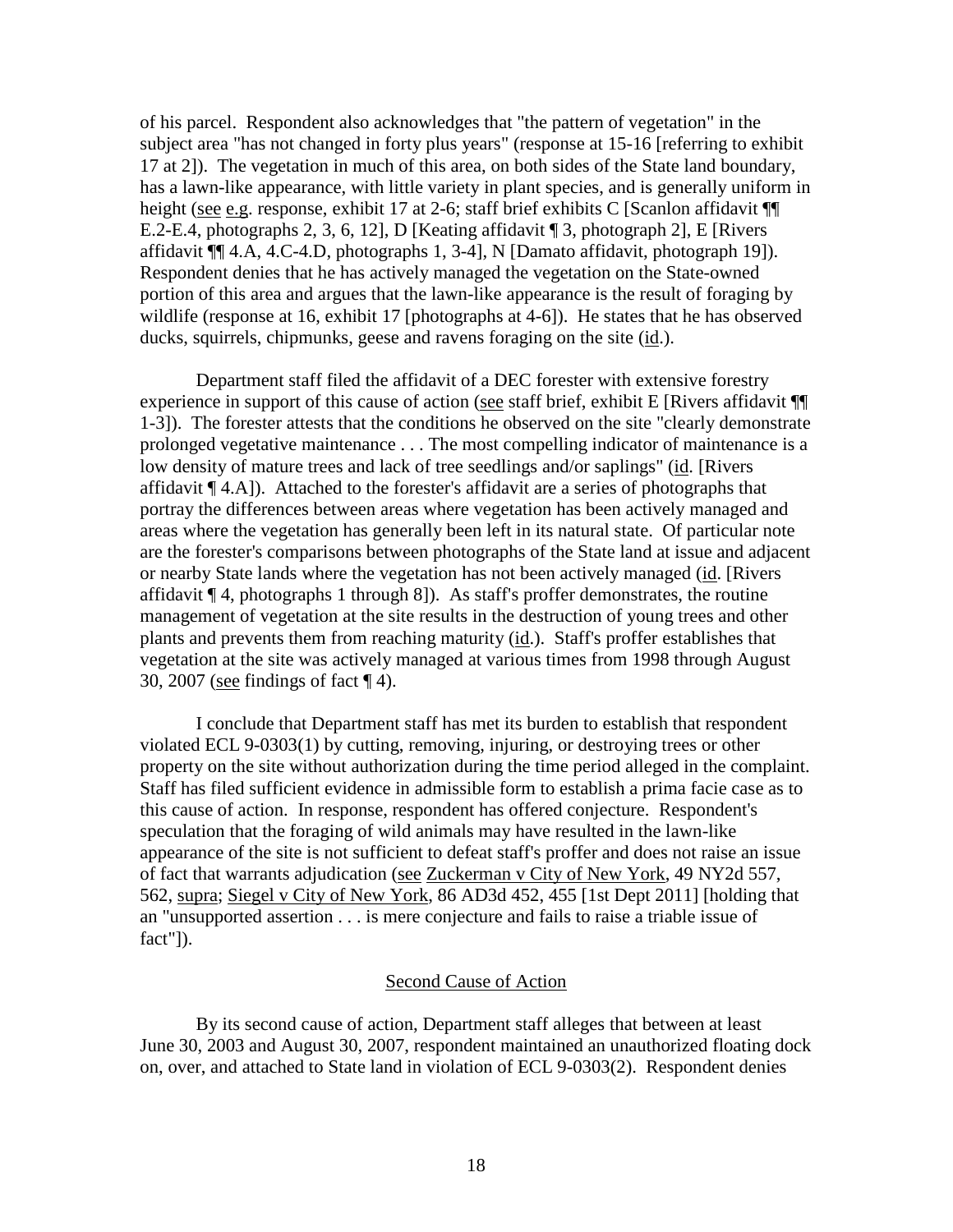that he maintains a dock on the reservoir and argues that the alleged dock is actually a pontoon boat (response at 8).

For the purposes of determining the instant motion, I accept as true respondent's assertion that the floating dock is a pontoon boat. This, however, is a distinction without a difference in the context of this proceeding. Respondent is clearly using the subject pontoon boat as a floating dock; it is fixed to the underwater lands of the State by steel rods or pipes, it has an access ramp attached to it that extends onto the shore, and respondent moors other watercraft to it (see staff brief exhibits C [Scanlon affidavit ¶¶ E.1-E.3, photographs 1 (and accompanying text at 4), 8 (and accompanying text at 8), 12 (and accompanying text at 8)], D [Keating affidavit  $\P$  3, photograph 1], E [Rivers] affidavit ¶ 4.E, photograph 5]). Moreover, although he denies that the subject pontoon boat is a floating dock, respondent admits that he owns both it and the watercraft that are typically moored to it (see findings of fact ¶ 6; see also staff brief, exhibit F [respondent letter, Dec. 17, 2007, at 2 (stating that a DEC employee was "trespassing on my dock without permission")]).

I conclude that Department staff met its burden to establish that respondent violated ECL 9-0303(2) by maintaining an unauthorized floating dock on, over, and attached to State land. Specifically, I conclude that respondent maintained the dock on State land during the boating season each year between 2003 and 2007, inclusive (see findings of fact  $\P$  6).

#### Third Cause of Action

By its third cause of action, Department staff alleges that between at least the fall of 2003 and July 30, 2008, respondent maintained stone steps on State land extending from the Kincade parcel to the shore of Stillwater Reservoir in violation of ECL 9-0303(2). Respondent admits that he built and maintains the stone steps on the State land adjacent to his parcel, but argues that he built the stairway under authorization from the Regulating District (response at 5).

Department staff acknowledges that respondent sought permission to build the stairway from a State agency that respondent thought was authorized to grant such permission (staff filing, Oct. 17, 2008, at 2). Nevertheless, staff argues that because the Department, and not the Regulating District, has jurisdiction over the site, respondent violated ECL 9-0303(2) by constructing and maintaining the stairway. Staff states that it took respondent's effort to obtain permission for the stairs into account and, therefore, staff is not seeking a penalty in relation to this cause of action (id.).

Notably, the Regulating District's letter to respondent authorizing the placement of the stone steps advises respondent that the authorization pertains only to "land below elevation 1679.3 feet," the elevation of the crest of the Stillwater Dam spillway (response, exhibit 6 at 1). Accordingly, the portion of respondent's stairway that was built on State land above 1679.3 feet was not authorized by the letter from the Regulating District (see respondent filing, Dec. 31, 2011, attachment [respondent's survey]; staff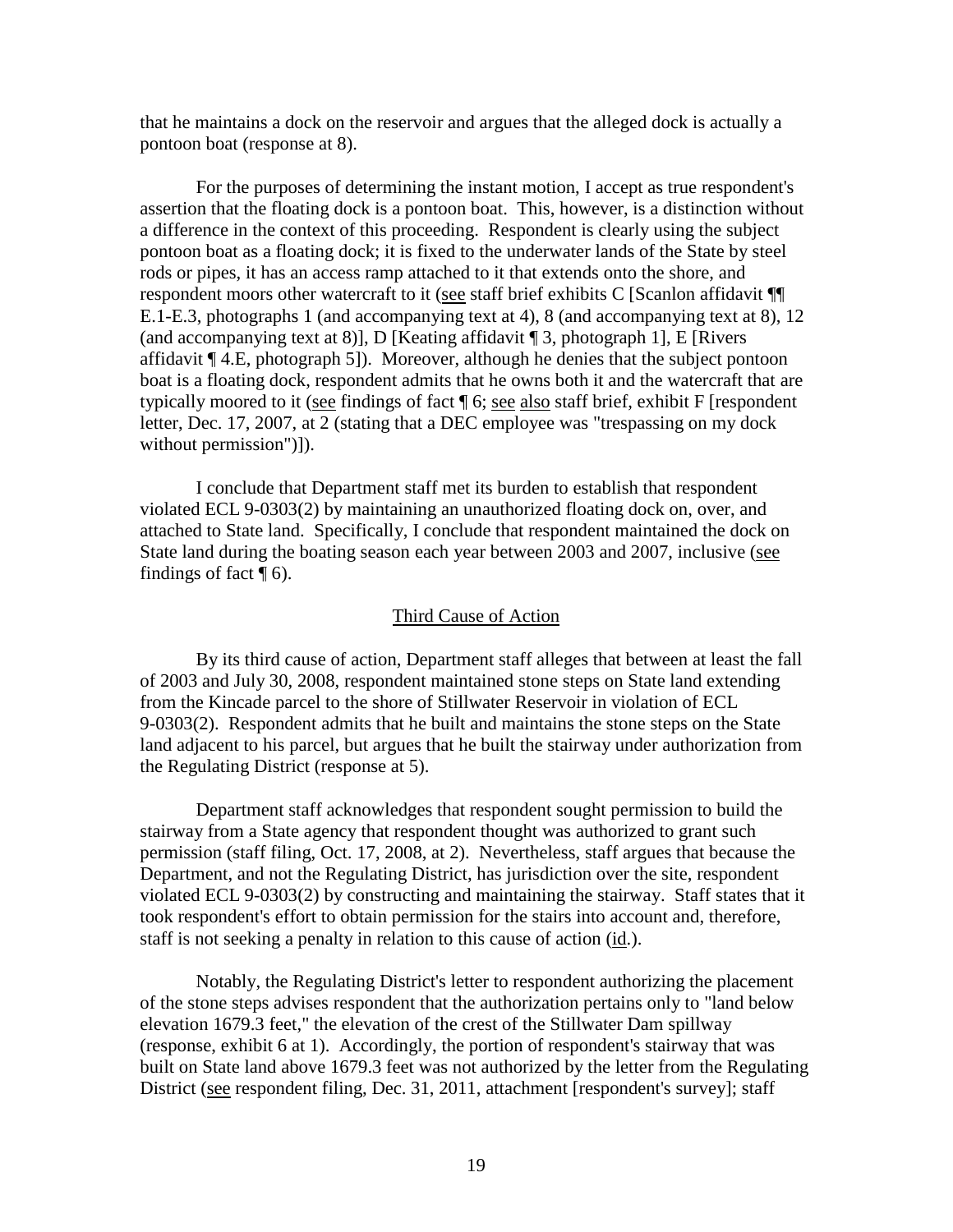brief, exhibit G [Contino affidavit, exhibit 20]). More importantly, although the Regulating District has authority over the operation of Stillwater Reservoir "for the purpose of regulating the flow of streams, when required by the public welfare" (ECL 15- 2103[1]), the Department has the authority and the duty to enforce the provisions of ECL article 9 within the forest preserve (see ECL 9-0105). Finally, as discussed above, estoppel is not available against the state under the circumstances presented here (see supra at 16-17).

Department staff has met its burden of proof to establish that respondent maintained stone steps on State land without authorization in violation of ECL 9-0303(2) from fall 2003 to July 30, 2008.

## Fourth Cause of Action

By its fourth cause of action, Department staff alleges that between at least June 30, 2003 and August 30, 2007 respondent violated ECL 9-0301(1) by maintaining an unauthorized floating dock on, over, and attached to State land, thereby restricting the free use of such lands by all the people. Respondent denies the allegation (response at 8).

Because I have determined that respondent has maintained a floating dock on State land in violation of ECL 9-0303(2) (see second cause of action), respondent is liable as a matter of law for violation of ECL 9-0301(1) (see Matter of Bartell, Order of the Commissioner, Oct. 14, 2010, at 3 [holding that "as a matter of law, the mere presence of unpermitted structures on State lands, in violation of ECL 9-0303(2), restricts the free use by other persons of State lands, here located in the Adirondack Park, in violation of ECL 9-0301(1)"]). Accordingly, I conclude that, during the boating season each year between 2003 and 2007, inclusive, respondent interfered with the free use of State land by all the people (see findings of fact  $\P$  6).

#### Penalty

Department staff argues that the maximum penalty authorized by statute for respondent's violations is \$500 per violation, with an additional penalty of \$500 for each day during which each violation continues, as set forth in ECL 71-4003 (staff brief at 14-15). Section 71-4003 sets forth the general civil penalty for violations of the Environmental Conservation Law where no specific penalty is provided for elsewhere in the ECL. As staff counsel acknowledges, civil penalties for violations relating to ECL article 9 are provided for under ECL 71-0703. Staff counsel argues, however, that "ECL 71-0703.1 relates to the criminal sentencing of a defendant for violating ECL Article 9" and "does not apply to the determination of civil penalty for administrative enforcement purposes"  $(id. at 19)$ .

Department staff's arguments concerning the applicability of ECL 71-4003 were considered at length and rejected in a previous matter before this office involving similar facts and allegations (see Matter of Bartell, ALJ Ruling, June 11, 2009 at 18-21 [concluding that "staff's claim that ECL 71-0703(1) does not apply to administrative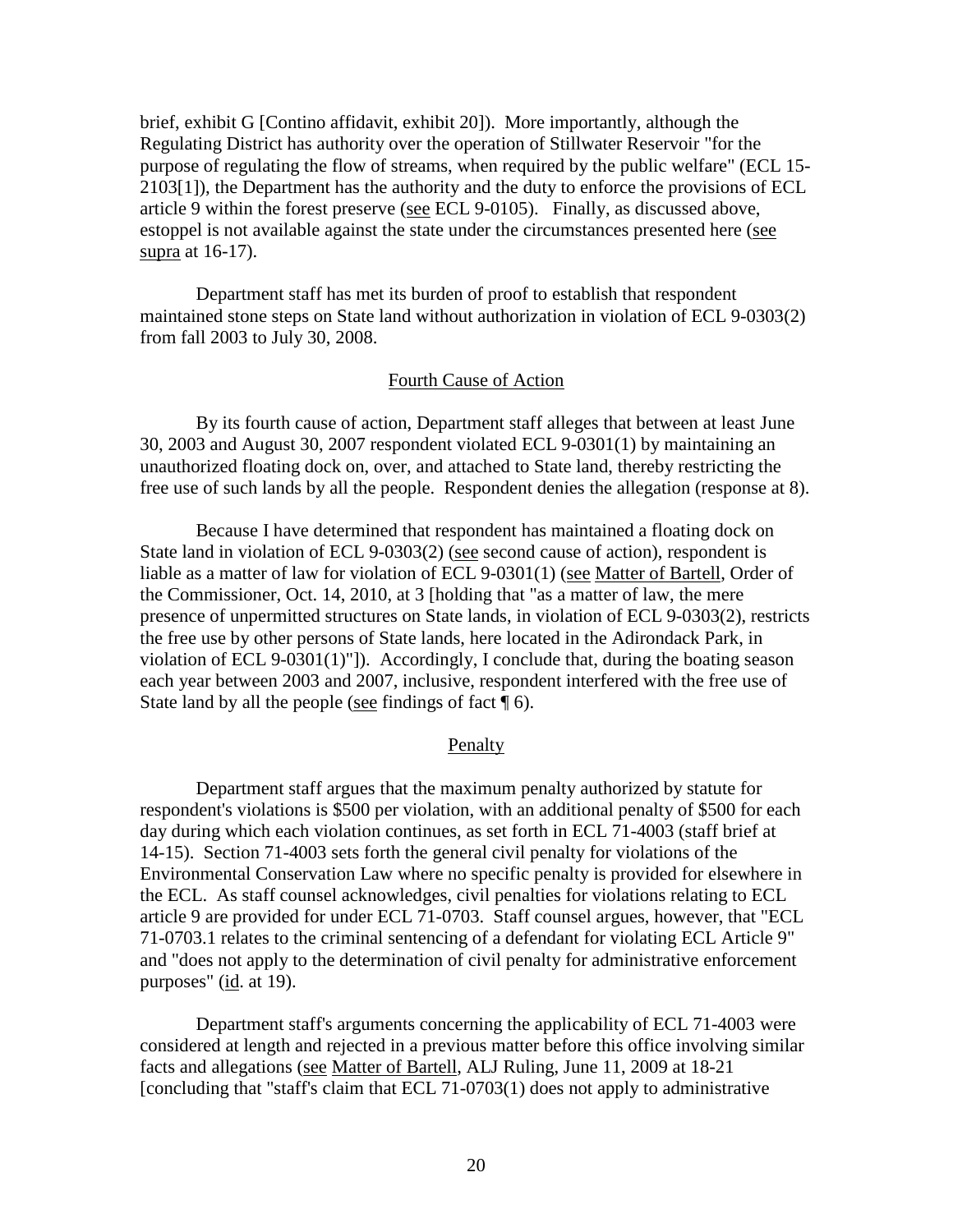enforcement matters is without merit"], adopted by Order of the Commissioner, Oct. 14, 2010, at 2-3). Accordingly, the ECL 71-0703 supplies the appropriate penalty provision for the violations charged by staff in this proceeding.

In its brief, Department staff states that, "should the Commissioner determine that ECL 71-0703.1 provides the proper civil penalty  $\dots$ , then staff seek[s] a civil penalty of no less than \$40 but no more than \$400" (staff brief at 15). Section 71-0703(1) provides that, with certain exceptions not relevant here, "any person who violates any provision of article 9 . . . shall be liable to a civil penalty of not less than ten nor more than one hundred dollars."<sup>[16](#page-30-0)</sup> As noted below, the maximum authorized penalty available for respondent's violations is in excess of the \$400 requested by staff.

Staff established that respondent violated ECL 9-0303(1) at various times between May 25, 2001 and August 24, 2007, by cutting, removing, injuring, or destroying vegetation on State land. For the purposes of this penalty calculation, I will assume that respondent committed this violation only once each year from 2001 through 2007, inclusive.<sup>[17](#page-30-1)</sup> Accordingly, I conclude that the maximum penalty authorized for these violations is \$700 (one violation in each of seven years, each subject to a maximum authorized penalty of \$100 pursuant to ECL 71-0703[1]).

With regard to respondent's violations of ECL 9-0303(2), I note that this provision reads, in its entirety, "Structures. No building<sup>[18](#page-30-2)</sup> shall be erected, used or maintained upon state lands except under permits from the department." Arguably, each use of his floating

<span id="page-30-2"></span><span id="page-30-1"></span><span id="page-30-0"></span><sup>&</sup>lt;sup>16</sup> Effective March 1, 2004, the penalty provisions of ECL 71-0703 were amended [2004] amendments]. The 2004 amendments do not affect the penalty analysis here because the penalty amount applicable to respondent's violations was not changed by the amendments. <sup>17</sup> A forest ranger with the Department states that he "inspected the shoreline area [adjacent to the Kincade parcel] at least twice weekly from April through November [each year from 1998 through 2006]" (staff brief, exhibit C [Scanlon affidavit  $\lll$  C]). He further states that "[d]uring each visit . . . that snow was not covering the ground, I also observed [the effects of] vegetative management (ground cover mowing, brush clearing, etc.) . . . on the State [land at issue]" (id. [Scanlon affidavit ¶ E.4]). The ranger also states that he observed the effects of "vegetative management" on the site during an August 24, 2007 inspection (id. [Scanlon affidavit at 8 (describing photograph 6)]). Although it may be reasonably inferred from these statements that respondent routinely "managed" (i.e., cut or mowed) brush and ground cover during each growing season from 1998 through 2007, staff does not specifically allege that respondent engaged in this activity on multiple occasions each year. Under these circumstances, calculating the penalty using one violation per year is appropriate (see Matter of Bartell, Order of the Commissioner, Oct. 14, 2010, at 2-3, adopting ALJ Summary Report at 3 n 4; Matter of Wilson, Order of the Commissioner, Dec. 18, 2008, at 2, adopting ALJ Summary Report at 9 n 8). <sup>18</sup> The Commissioner expressly adopted a broad definition to the word "building" as used in this provision of the ECL (see Matter of Bartell, Order of the Commissioner, Oct. 14, 2010, at 2-3, adopting ALJ Ruling, June 11, 2009, at 17 [concluding that "to narrowly construe the term buildings as urged by respondent would be inconsistent with the Department's duty under ECL 9-0303 to protect article 9 lands. That is, to allow all manner of structures to be erected, used and maintained on article 9 lands, except for those that happen to be suitable for human habitation, cannot be said to be protective of these lands"]).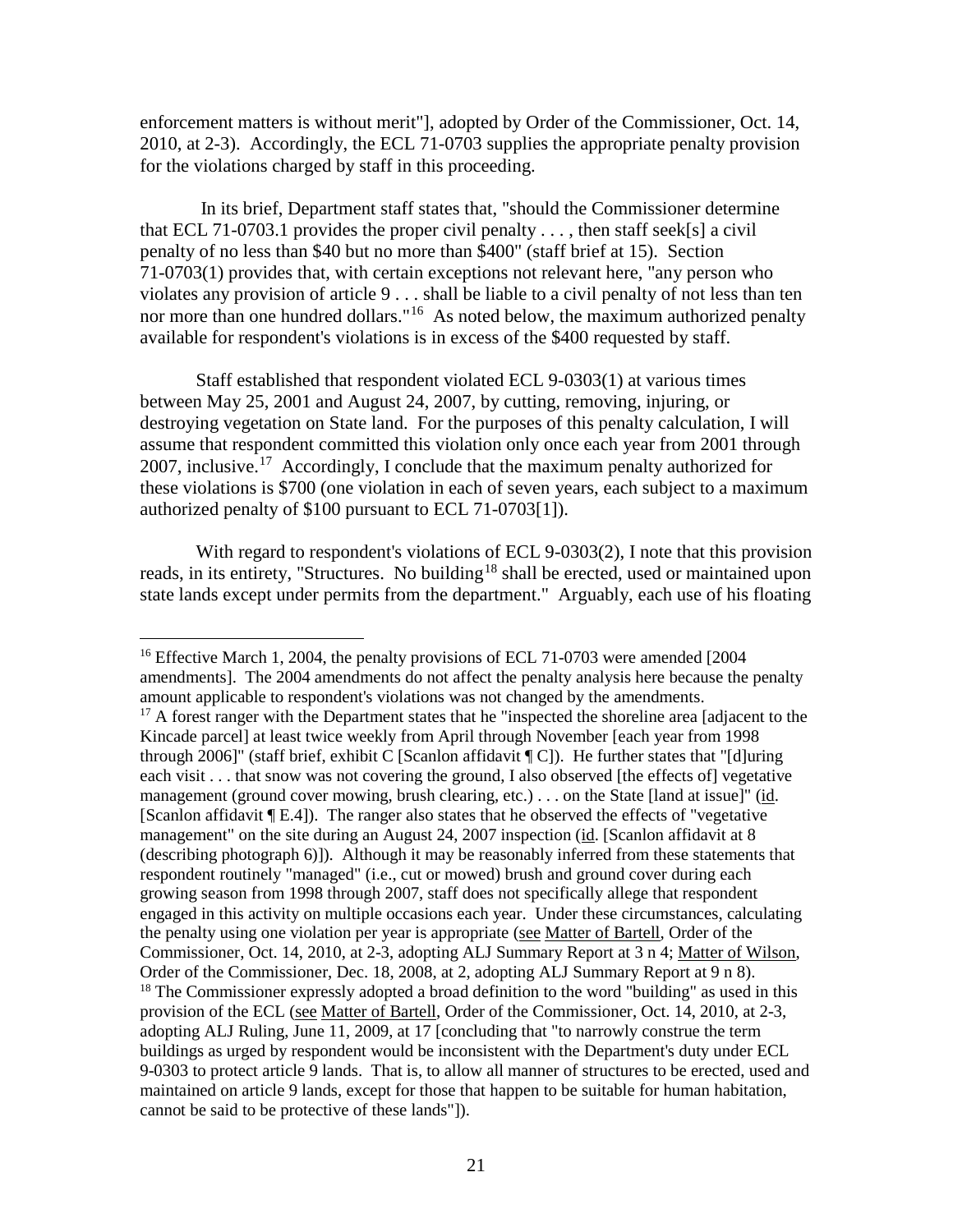dock or stairs by respondent could be considered as a separate violation. However, given the lack of argument or evidence on this record concerning respondent's usage of these structures, this penalty calculation focuses on respondent's erection and maintenance of the structures on State land.

Staff established that respondent violated ECL 9-0303(2) by maintaining a floating dock on the State land at issue without authorization each year from 2003 to 2007, inclusive. As admitted by respondent, the floating dock was removed at the end of each boating season and returned at the beginning of the following boating season (see findings of fact  $\P$  6). I conclude the maximum penalty authorized for this violation is \$500 (one violation for each year that staff alleges that respondent placed and maintained his floating dock on the State land at issue, with each violation having a maximum authorized penalty of \$100 pursuant to ECL 71-0703[1]).

Staff established that respondent violated ECL 9-0303(2) from the fall of 2003 through and including July 30, 2008 by maintaining stone steps on the State land at issue without authorization. Unlike respondent's dock, the steps remain in place once erected; therefore, I count this as one violation. I conclude the maximum penalty authorized for this violation is \$100 (one violation having a maximum authorized penalty of \$100 pursuant to ECL 71-0703[1]).

Staff established that respondent violated ECL 9-0301(1) by maintaining a floating dock on the State land at issue, thereby restricting the free use of such land by all the people, each year from 2003 to 2007, inclusive. I conclude that the maximum penalty available for these violations is \$500 (one violation for each year that staff alleges that respondent placed and maintained his floating dock on the State land at issue, with each violation having a maximum authorized penalty of \$100 pursuant to ECL 71-0703[1]).

As outlined above, the \$400 penalty requested by Department staff is well within the maximum penalty available under the statute. Staff argues that a penalty is warranted in this matter because respondent has had the use and enjoyment of the State land at issue for many years, essentially using the land "as an extension of Respondent's parcel" (staff brief at 21). Staff also argues that the forest preserve lands are intended for the use and enjoyment of the general public, "not for the private enjoyment of any particular individual" and respondent's violations "did direct violence to the achievement of that public purpose" (id.). Additionally, staff states that respondent "clearly was on notice" since at least 2003 that his use of the State land at issue was unauthorized and he took no corrective action (id. at 22).

Consistent with prior Commissioner orders on similar matters, I recommend that the Commissioner assess the \$400 penalty requested by staff and suspend the entire amount provided respondent complies with the corrective measures set forth below (see Bartell, Order of the Commissioner, Oct. 14, 2010, at 4; Matter of Wilson, Order of the Commissioner, Dec. 18, 2008, at 3).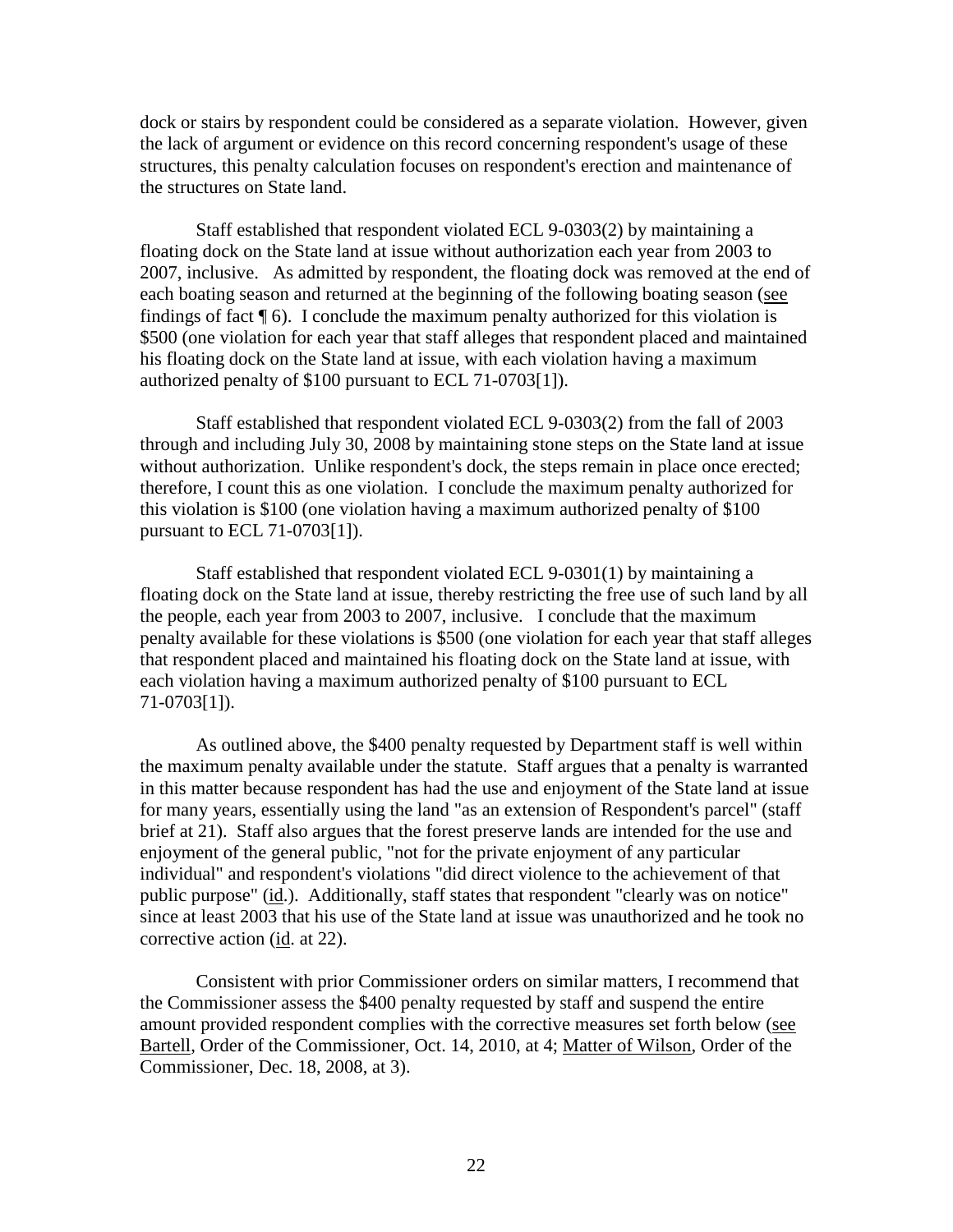#### Corrective Measures

Staff requests that the Commissioner issue an order directing respondent to remove, and not replace, the floating dock and stone steps from State land within 30 days of the date of the Commissioner's order. Further, if respondent fails to remove these structures, staff requests that the Commissioner direct staff to remove them and seek reimbursement from respondent for the cost of removal.

These corrective measures are appropriate and authorized. Section 9-0105(1) of the ECL states that "[f]or the purpose of carrying out the provisions of [ECL article 9], the department shall have the power, duty and authority to . . . [e]xercise care, custody and control of the several preserves, parks and other state lands described in this article." Additionally, ECL 9-0303(6) authorizes the Department to "dispose of any improvements upon state lands under such conditions as it deems to be in the public interest." As set forth in this summary report, respondent's maintenance and use of the dock and stairs on forest preserve lands is in violation of ECL article 9. Accordingly, the Commissioner has the authority to order respondent to remove, or have staff remove, these unauthorized improvements from the forest preserve.

### **CONCLUSIONS OF LAW**

1. At various times between May 25, 2001 and August 24, 2007, respondent cut, removed, injured or destroyed trees or other property on State land without authorization, in violation of ECL 9-0303(1).

2. At various times between June 30, 2003 and August 30, 2007, inclusive, respondent maintained an unauthorized floating dock on, over, and attached to State land in violation of ECL 9-0303(2).

3. Between the fall of 2003 and July 30, 2008, respondent maintained stone steps on State land in violation of ECL 9-0303(2).

4. At various times between June 30, 2003 and August 30, 2007, inclusive, respondent maintained an unauthorized floating dock on, over, and attached to State land, thereby restricting the free use of such lands by all the people in violation of ECL 9-0301(1).

## **RECOMMENDATIONS**

I recommend that the Commissioner issue an order (i) holding respondent liable for the violations charged by Department staff, as modified by this summary report, and (ii) assessing a penalty against respondent in the amount of \$400, the entire amount of which to be suspended provided that respondent removes the floating dock and stone